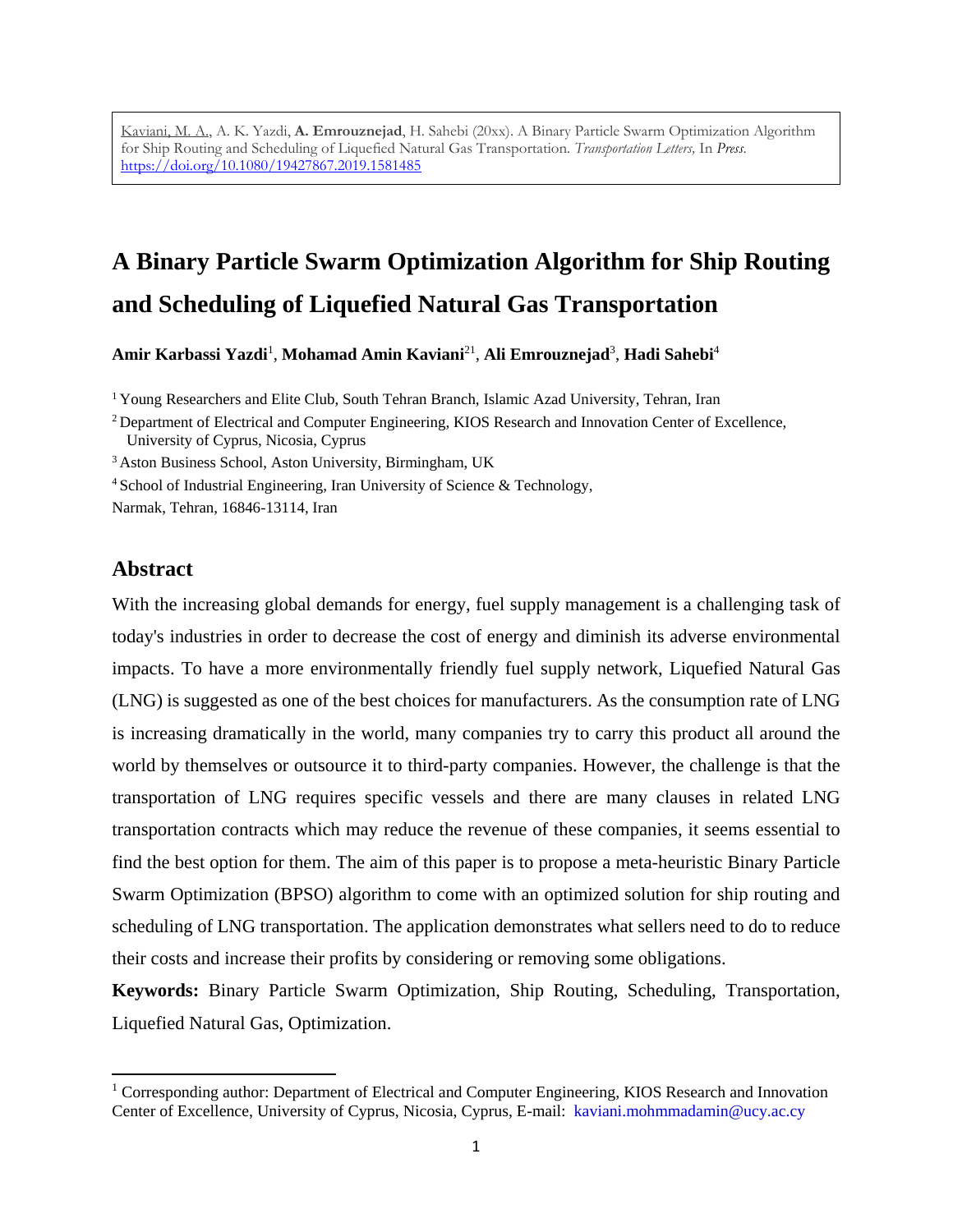# **1. Introduction**

#### **1.1. The significance of the study**

Nowadays, the Liquefied Natural Gas (LNG) consumption rate has grown significantly owing to CO<sup>2</sup> emissions of traditional fuels and the related economic concerns (Khalilpour & Karimi, 2011). The 2005-2030 forecasts show that the LNG consumption rate will increase by approximately 50%. In addition, the LNG market share of the global energy market will increase from 20% in 2005 to 25% in 2030 (EIA, 2009). Erstwhile, this market was almost monopoly because LNG production costs were quite high; however, novel technologies have reduced the design and production costs although they are still high for the producers. In addition to price, LNG supply chain requires an effective structure capable of transporting this energy to spot markets; in other words, the transportation system is an important element for having an efficient LNG supply chain (Andersson, Christiansen, & Fagerholt, 2010). Over short distances, LNG (and the like) can be transferred through pipelines; however, in longer distances (common in most cases), special vessels are safer, more reasonable, and more economical (Grønhaug & Christiansen, 2009). Accordingly, the importance of maritime transportation in the LNG industry has increasingly attracted attention towards optimizing LNG transportation problems across the seas.

Another noticeable issue is the nature of the LNG transportation contracts which can be either long-term or short-term. The former have less flexibility and often narrow the opportunity of short-term contracting (which is more profitable) while the latter are more flexible and have attracted the attention of the LNG exporters and importers during recent years (Hartley, Mitchell, Mitchell, & Baker, 2013). As a result, many governments, manufacturing companies, exporters, importers, and transportation companies analyze this most profitable strategy for entering, investing, and competing in the global LNG markets. In signing LNG contracts and setting the articles, both sellers and buyers seek to optimize their costs/benefits.

Investigating literature demonstrate there are a fair number of studies in which various routing and scheduling of LNG shipping and inventory are investigated (Christiansen et al. 2013). For example, Grønhaug et al. (2010) have used branch and price method, Goel et al. (2012) have applied mixed integer programming (MIP) and arc-flow methods, and Goel et al. (2015) have depicted constraint programming to solve LNG issues with inventory routing problem. Halvorsen-Weare & Fagerholt, (2013) have proposed a new model to solve LNG routing and scheduling problems considering inventory and berth constraints and Halvorsen-Weare, Fagerholt, &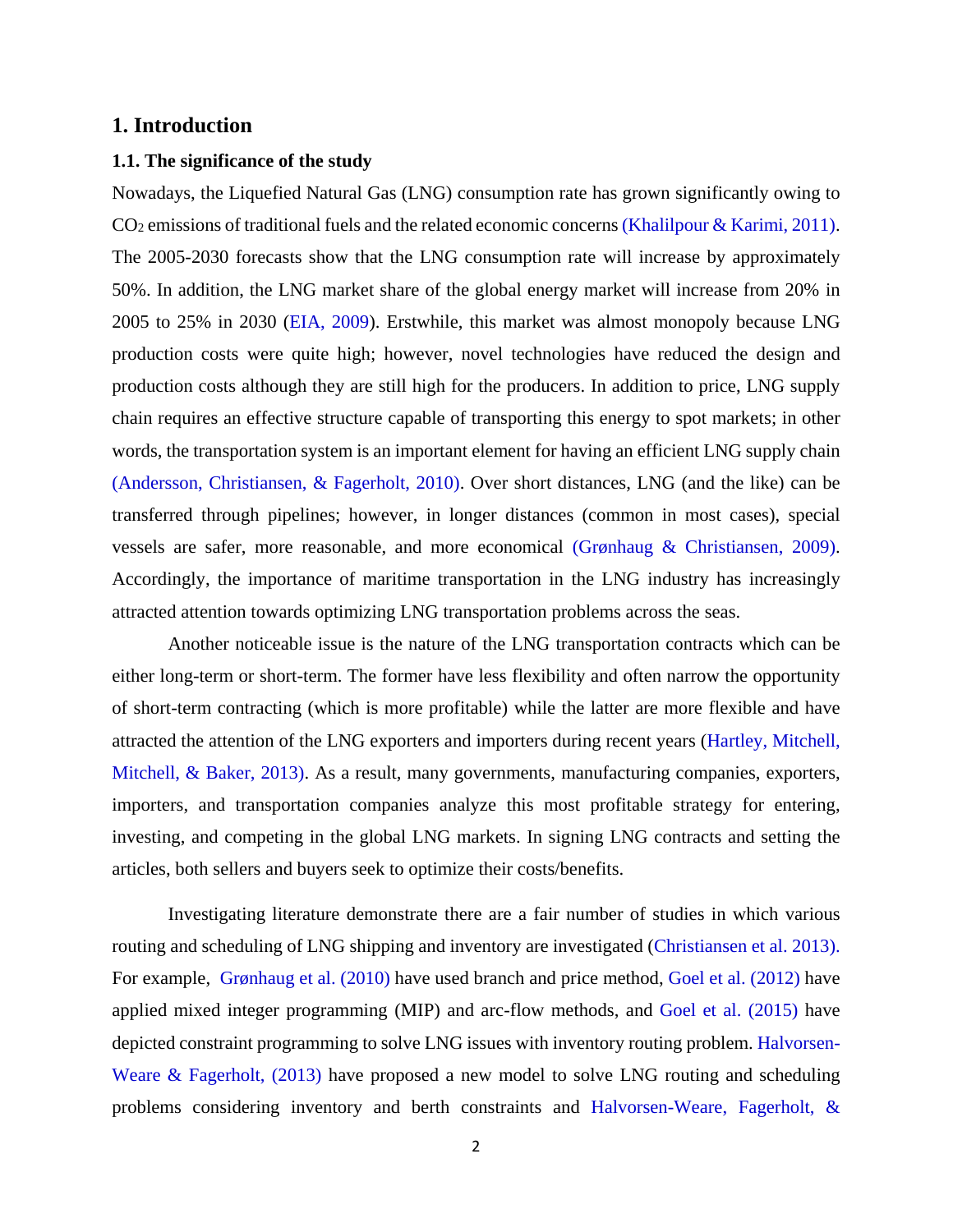Rönnqvist, (2013) have analyzed the LNG ship routing and scheduling model in an uncertain environment using a mixed integer linear programming (MILP) solved by simulation-based optimization methods. In another study, Rakke et al. (2011) have applied MIP-based heuristic methods for optimization of LNG transportation. There are also several other similar studies in this domain which shows that researchers and practitioners have paid much attention to such maritime LNG transportation problems as ship routing and scheduling.

#### **1.2. The objective of the study**

The aim of this study is to present a mathematical model for minimizing the cost of transporting LNG to the destination by ship. As mentioned before, LNG contract can be divided into two categories: short-term and long-term contracts. Most of the contracts are long-term in which all costs are fixed. These costs are inventory, maintenance, the penalty of delay, the penalty of evaporation gas and so on. Hence, fluctuation in cost and price causes negative effects on seller or buyer profits. We have focused on sellers' optimization and so the proposed approach is solved by the seller-oriented approach to minimize the cost of LNG transportation and improve the bargaining power of the seller. An alternative is a buyer-oriented approach which can be developed in a similar manner.

In the current study, the effort has been made to investigate a real-world problem wherein an organization aims at optimizing its LNG shipping transportation operations by considering two new constraints as the probable troubles and a mathematical model has been proposed for the optimization of the ship routing and scheduling decisions on LNG transportation planning. A contribution of this study to the existing literature is that it considers the probability of cargo delivery failure during the transferring process and obliges the seller (in the LNG contract) to send a reserved ship to successfully deliver the cargo to the buyer; the ship maintenance time has also been considered in the model. In LNG transportation contracts, considering a case when a ship cannot deliver the cargo to the destination because of any breakdown problem is a key point that has considerable effects on both the time and money of the contract parties.

Our presented model is flexible due to the usage of both stochastic and deterministic data. In previous studies, most of the scholars have attempted to present ship routing models using deterministic data, or if they have used stochastic data, they have changed them to deterministic data and have not investigated all the possible solutions in a specific stochastic data. This may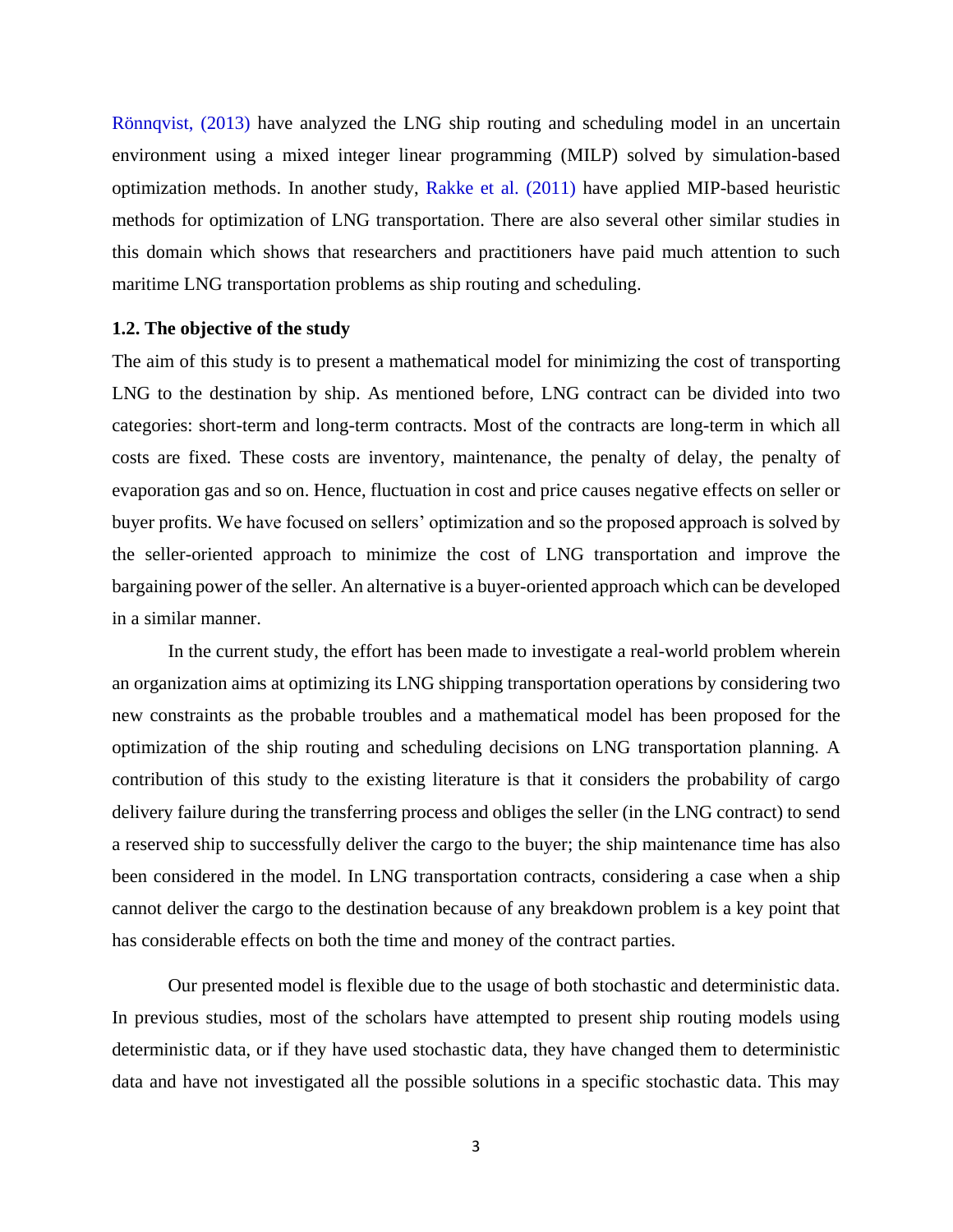cause losing the chance of finding optimal solutions among uninvestigated local or global solutions. By applying stochastic data, the lowest and highest possible data are considered and the applied algorithm searches for the optimal solution; in other words, all data have a uniform probability for being selected as an optimal solution. Furthermore, utilizing both deterministic and stochastic data reflects more realistic situations. To solve the model, we use a kind of the PSO, BPSO, which is a well-known meta-heuristic method because it addresses computational complexities and in the proposed model we deal with the binary decision variable and stochastic and deterministic data concurrently. This research has extracted its data from Rakke et al. (2011); they are real and are based on the databases of the earlier studies.

The outcomes of this research help LNG buyer/seller companies to make better decisions under real and uncertain conditions and contract parties' managers to decide appropriately before signing any LNG contract. The first significant result of this study is that it helps the committed party (of successfully delivering LNG by maritime facilities) to find out how many reserve ships should be assigned to the hubs of the transportation system and the second is related to considering the ship maintenance costs and the benefits of including this item in the LNG contract in order to make a more proper decision on whether the buyer or the seller is responsible for this unwanted cost. The third finding helps a manager to find out what the suitable number of assigned ships is for each LNG contract party to be included in the contract. In particular, while LNG trader companies deal with more than one contract per a specific time period, their managers need to discover how many ships they should assign to each contract and how to include this issue in their contracts.

#### **1.3. Contribution and organization of the paper**

This study has several contributions. First, in the investigated LNG ship routing problem, this work has considered the probability of ship drowning and its related costs during the transferring process. Second, in the LNG transport contract, a penalty has been considered for the buyer, if the berth is not available for port operations. The third and the main contribution is to the solution method; BPSO algorithm is applied to solve the NP-hard model. PSO algorithm is one of the methods for solving stochastic data. (Kennedy & Eberhart, 1995). As the decision variable of the proposed mathematical model is binary, BPSO is used to deal with the stochastic parameters as well as the deterministic ones considering this issue that there are several earlier studies in which applying BPSO method has led to viable solutions for solving optimization problems (i.e Liu and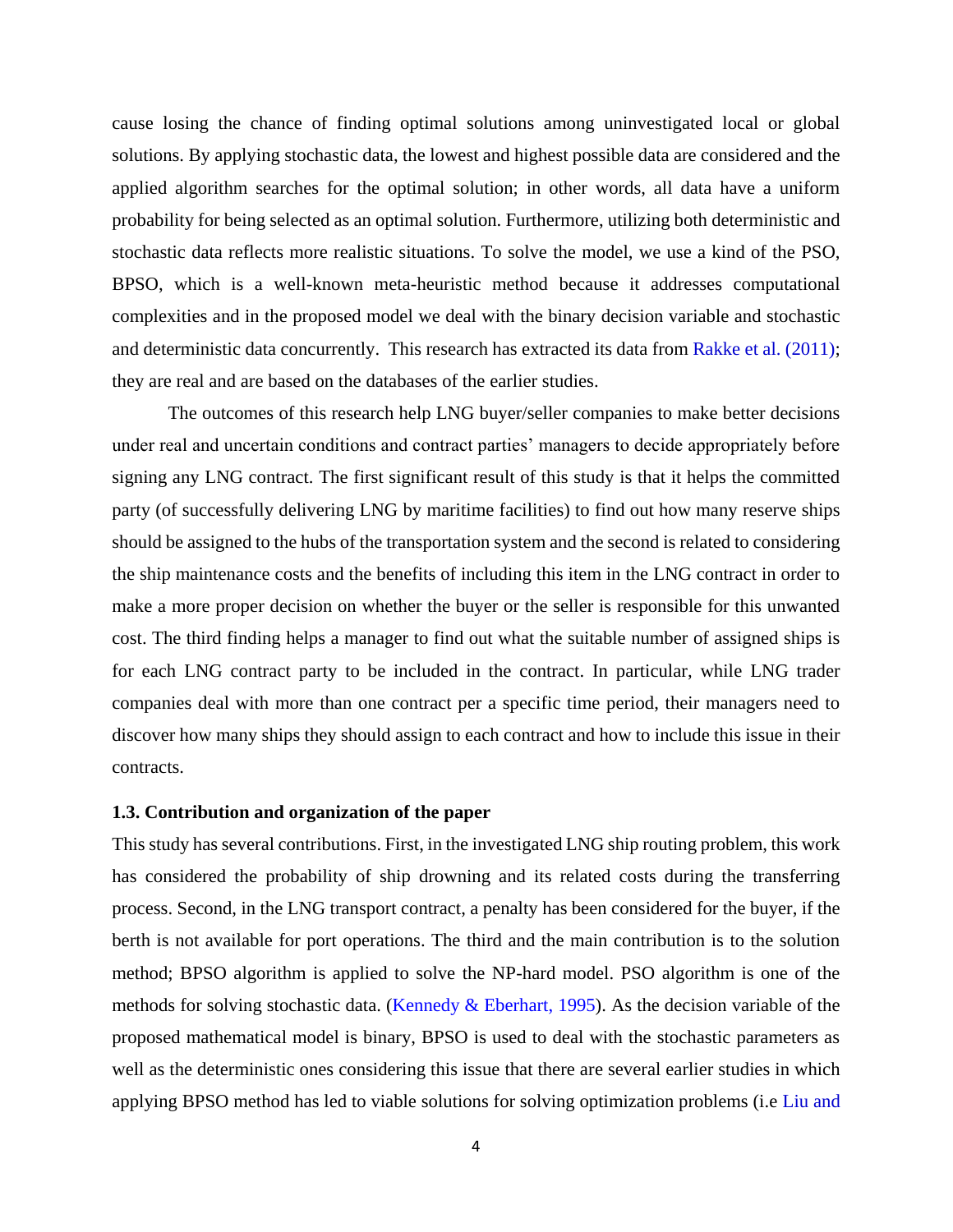Fan, 2009; Yang et al. 2014; Beheshti et al. 2015; Jain et al. 2018). To the best of our knowledge, BPSO has not been previously used for LNG ship routing problem in the literature, and formulating the LNG ship routing is also a significant novelty.

The rest of this paper is structured as follow. Section 2 focuses on reviewing the literature and highlighting the research gap. Section 3 is devoted to describing the studied problem and elaborating on the proposed mathematical model. Section 5 discusses the solution methodology. In Section 6, we provide the results and sensitivity analyses. Finally, conclusions and suggest several ideas for future studies are given in Section 7.

# **2. Related works**

# **2.1. Optimization in LNG supply chain**

LNG supply chain optimization plays a key role for gas transportation companies to gain more competitive advantages. According to Austbø et al. (2014), although there are plenty of earlier researches in the area of energy supply chain planning, there are still fewer studies in which LNG supply chain optimization problems are investigated considering real constraints. This can be due to the fact that although the use of LNG has some merits, it has also some disadvantages compared with other fuels. For instance, LNG transportation needs the LNG to be cooled up to −163<sup>°C</sup> which requires the considerable budget to build a facility; hence, profit can be a key issue in such cases. While many manufacturers attempt to use LNG for different reasons, some others are concerned about the revenue and cost of this market. This also implies LNG supply chain optimization is a research field that still needs to be further investigated.

Maritime transportation is a leading research area in the LNG supply chain planning. LNG shipping optimization problems are more placed in two main categories. The first group is LNG inventory routing problems which seek for the optimal inventory level of LNG in the origin and destination ports. Some studies like Grønhaug et al. (2010), Goel et al. (2012), Stålhane et al. (2012b), Shao et al. (2015), Zhang et al. (2017) and Zhang et al. (2018) have investigated this kind of problems. The second group investigates the ship routing and scheduling problems of LNG transportation (i.e Rakke et al., 2011; Halvorsen-Weare & Fagerholt, 2013; Halvorsen-Weare et al., 2013; Mutlu et al., 2016; Koza et al., 2017). The objective of problems in the second group is to develop annual delivery programs (ADP) of LNG transportation. Beside the mentioned categories, there are also a few studies in the literature that have focused on the applications of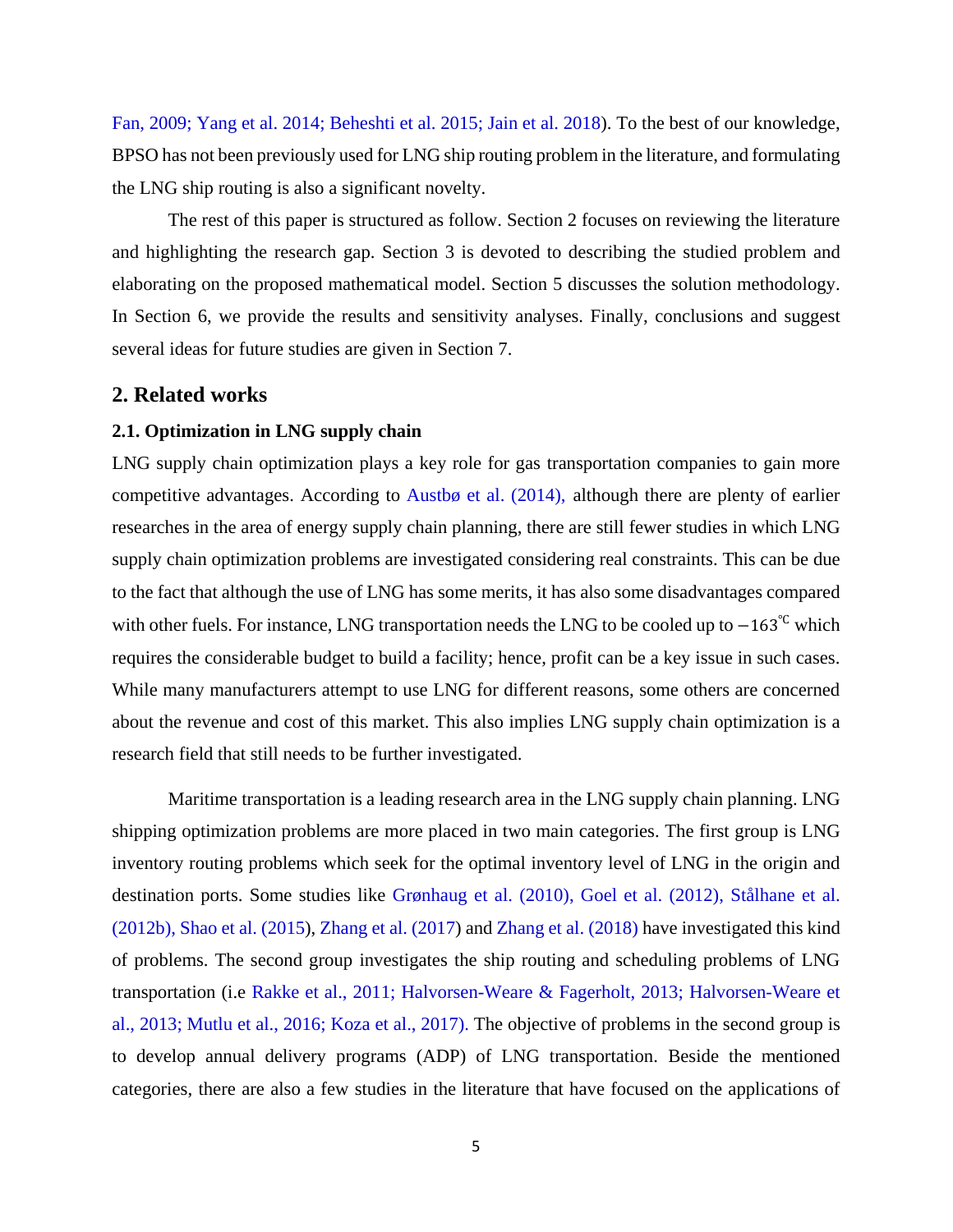game theory (cooperative and non-cooperative games) in LNG shipping (i.e. Gkonis & Psaraftis, 2009; Massol & Tchung-Ming, 2010). Furthermore, in studies such as Berle et al., (2013) and Biobaku et al., (2015), risk analysis tools are also applied in LNG shipping problems. It is noteworthy that, all the mentioned quantitative approaches, have tried to provide cost-effective solutions for both buyers and sellers across the LNG supply chain.

# **2.2. Considered restrictions in LNG maritime optimization models**

Mathematical models are among the optimization approaches which has attracted the attention of the LNG ship routing researchers. Reviewing the literature indicates that, in the presented mathematical models for LNG ship routing problems, numerous technical constraints have been considered for making the mathematical models more realistic. Among the considered technical constraints, the terminal inventory is an important element of ship routing problems considering the constant daily rate of evaporating LNG at the storage tanks which deals with the inventory control policy. Some previous studies encompass Halvorsen et al. (2013), Ghiami et al. (2015), Goel et al. (2015), Al-Haidous et al. (2016) and Msakni & Haouari (2018) have considered this important constraint in their models.

There are also several considered constraints in the optimization models of LNG process design and operations including Berth availability (Halvorsen-Weare & Fagerholt, 2013; Al-Haidous et al., 2016; Andersson et al., 2017; Msakni & Haouari, 2018), ship travel time (Halvorsen et al., 2013; Agra et al., 2015; Zhang et al., 2017; Msakni & Haouari, 2018), maintenance (Al-Haidous et al., 2016; Msakni & Haouari, 2018), bunkering requirements (Al-Haidous et al., 2016; Msakni & Haouari, 2018) and amount and time of delivery (Rakke et al., 2011; Shao et al., 2015; Mutlu et al., 2016; Zhang et al., 2017; Zhang et al., 2018) among other contract constraints.

# **2.3. Deterministic versus stochastic optimization algorithms**

Investigating the literature about the characteristics of the optimization models in LNG maritime transportation shows that deterministic, non-deterministic (stochastic) parameters or combination of them are all used in the in earlier studies. The deterministic parameters are considered discrete while stochastic ones are considered as continuous parameters. On the other hand, concentrating on the applied solution methods, in the literature, there are both deterministic and stochastic optimization algorithms which are all utilized to search for the optimal solutions. In the sphere of LNG transportation, applied deterministic optimization algorithms comprise branch-and-price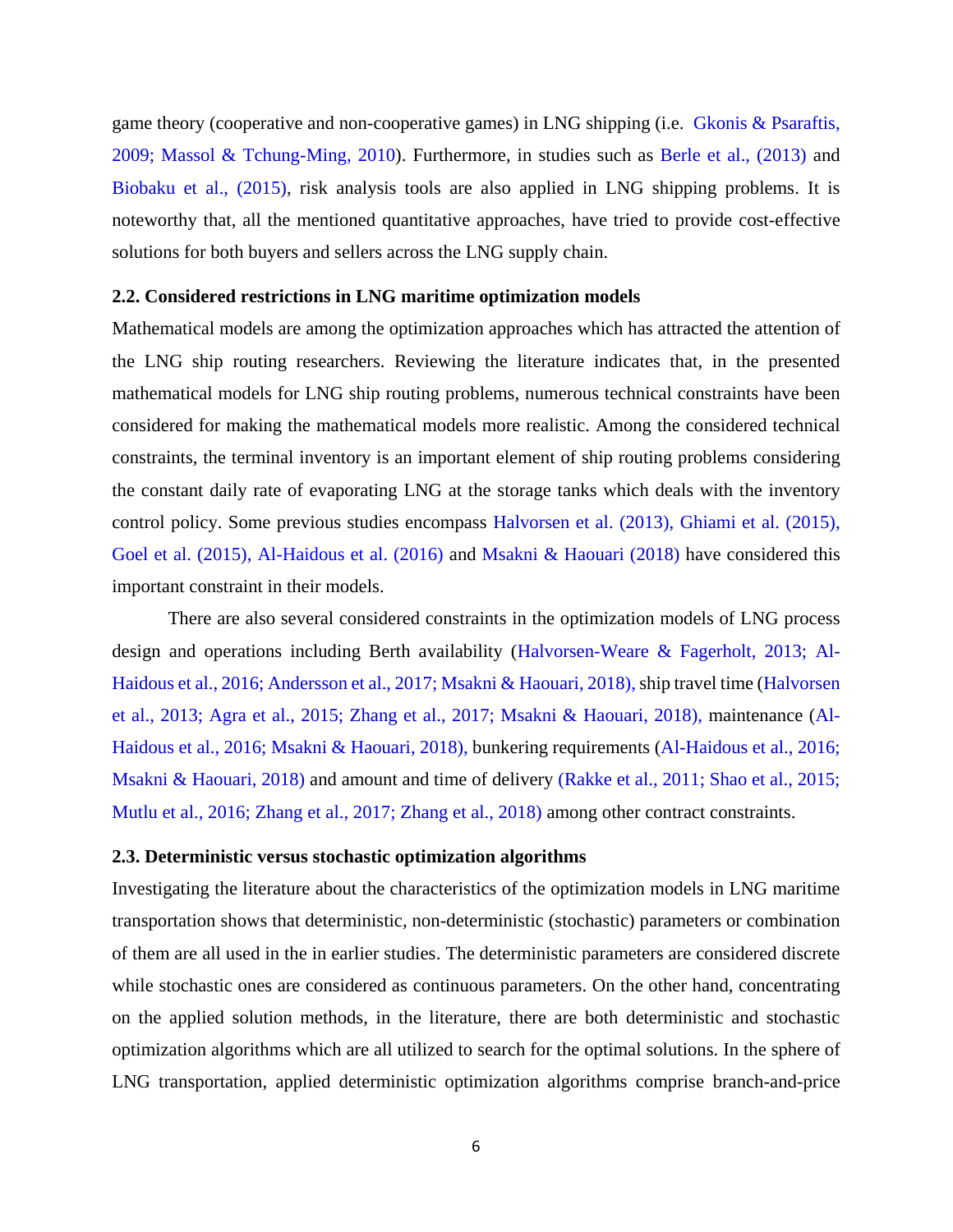(Grønhaug et al. 2010), Branch and bound (Rakke et al. 2011), branch and cut (Andersson et al., 2017), dynamic programming (Stålhane et al. 2012b), sequential quadratic programming (Skaugen et al., 2013) and other algorithms. In addition, table 1 shows the recent studies on LNG shipping problem using stochastic optimization algorithms and highlights the differences between the previous studies and the current research.

| <b>Author(s)</b>            | <b>Stochastic Solution Algorithm</b>                   | <b>Mathematical model</b>             |
|-----------------------------|--------------------------------------------------------|---------------------------------------|
| Morin et al., (2011)        | Evolutionary search                                    | <b>MILP</b>                           |
| Sayyaadi & Babaelahi (2011) | Genetic algorithm NSGA-II                              | Multi-objective optimization          |
| Tahouni et al., (2011)      | Simulated Annealing                                    | Nonlinear model                       |
| Stålhane et al. (2012b)     | Multi-start local search                               | <b>MIP</b>                            |
| Goel et al., (2015)         | Iterative search heuristic                             | Constraint programming                |
| Agra et al., (2015)         | Sample average approximation<br>method                 | Stochastic programming<br>model       |
| Shao et al. (2015)          | Greedy randomized adaptive<br>search procedure (GRASP) | Mixed integer programming<br>(MIP)    |
| Al-Haidous et al. (2016)    | Heuristic decomposition                                | <b>MIP</b>                            |
| Zhang et al., (2017)        | Ant colony optimization                                | Three-stage stochastic<br>programming |
| Msakni & Haouari (2018)     | Variable-neighborhood search<br>heuristic              | <b>MIP</b>                            |
| The current study           | <b>Binary PSO</b>                                      | Nonlinear model                       |

**Table 1. The current study versus the earlier studies on LNG supply chain optimization**

# **3. Problem description and formulation**

# **3.1. Problem description**

LNG, a green fuel, is a new source of energy that adapts to the environment, but its transfer is not as easy as other kinds of fuels. If a country or a company wishes to transfer LNG elsewhere, they should consider the distance; if it is short, it is preferable to transfer it by pipelines, but long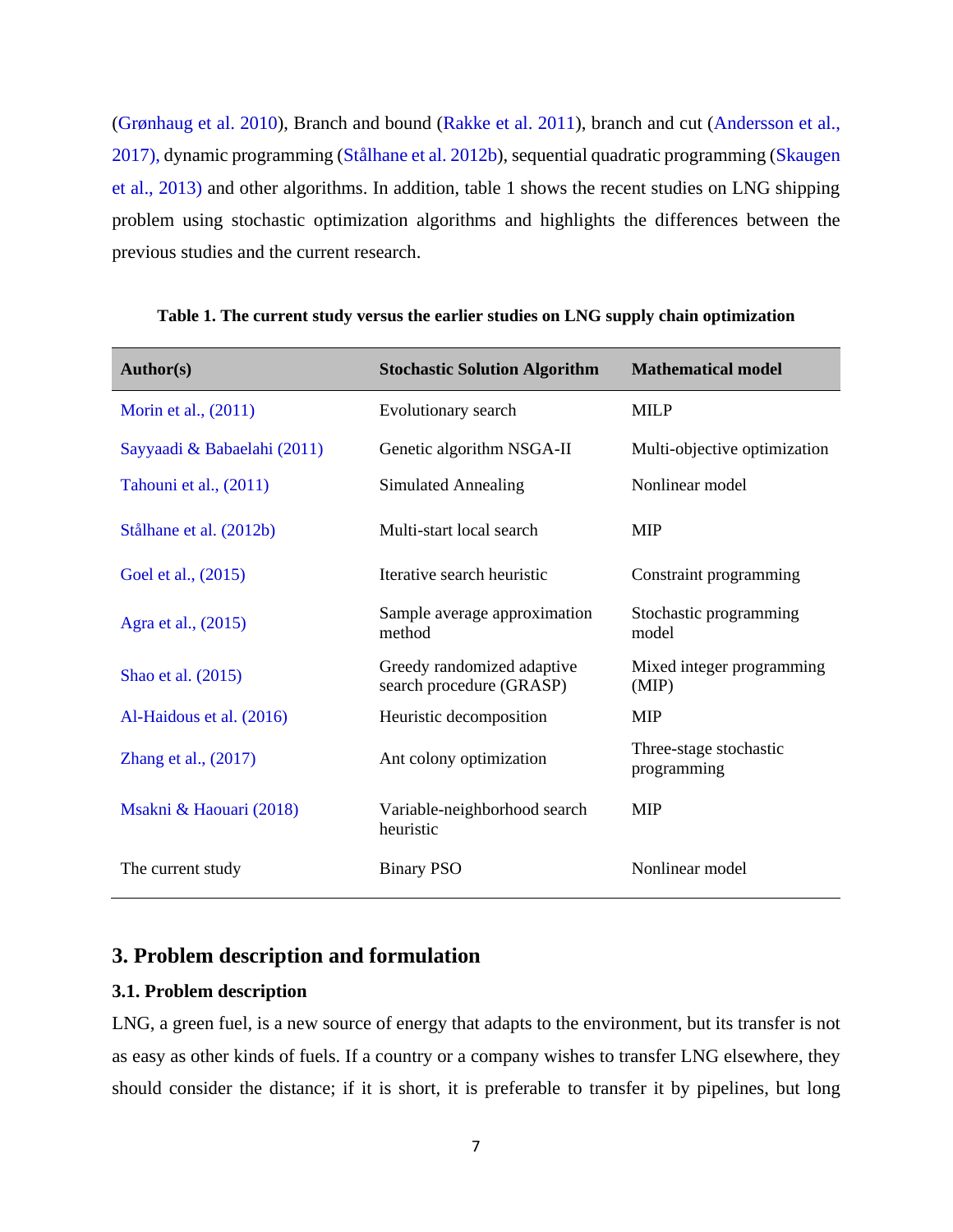distance the use of pipeline transfer is not possible and so vessels can help. Shipping causes some problems such as evaporation of LNG during the voyage, and when the amount of LNG is lower than that set in the contract and the buyer rejects it, it will cause many economic problems. Hence, finding the best route for shipping is vital. Although many problems can affect ship routing scheduling, many companies seek to decrease not only the time of shipping but also the related costs. These problems can be categorized based on the viewpoints of the buyers or sellers according to which the objective function and constraints of the problem will change; in this paper, the approach is based on the seller's viewpoint. Figure 1 illustrates a general scheme of the ship routing and scheduling of LNG.



**Figure 1. An outline for the LNG shipping from seller to buyer**

#### **3.2. Mathematical model**

We have developed a model based on the previous constraints and the LNG purchase agreement. First, consider we have i sellers of LNG (where  $1 \le i \le n$ ), each sells LNG to the buyer(s) which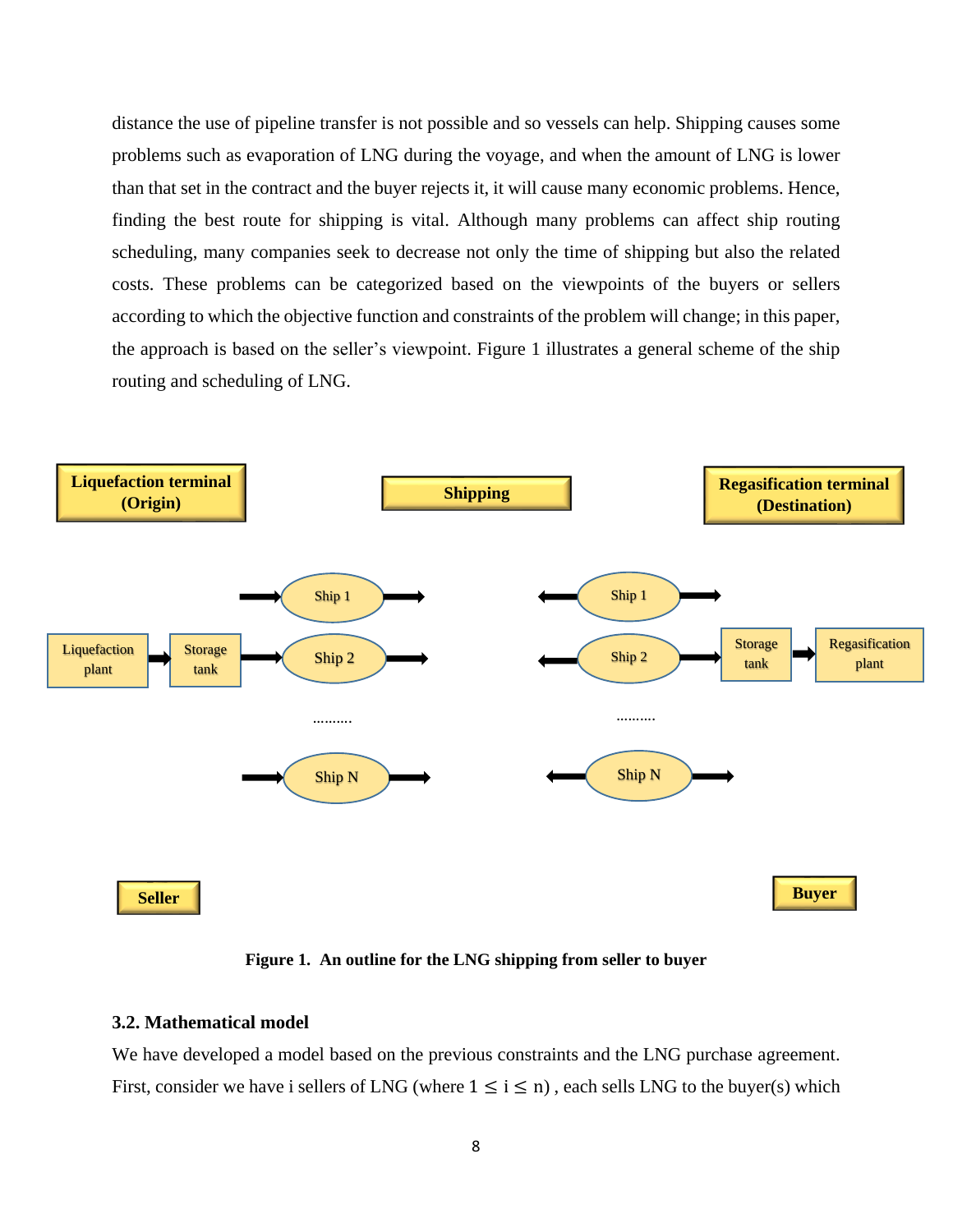is represented by j and j'  $1 \le j, j' \le n$ . Assume v shows the set of vessels which ships LNG from seller i to the buyer(s) j, j'. Let's assume t denotes the period of time that vessel v carries LNG from seller i to the buyer(s) j, j'. In the port of origin, we have an inventory of LNG that is divided into three parts low, average and high levels of inventory that are represented as  $I_{ijj'}^t$   $I_{ijj'}^t$  and

 $\overline{l_{ijj'}^t}$ . The demand of buyers j, j' of LNG is revealed by  $D_{ijj'}^t$ . The problem has also involved with some costs including: the total cost of changing vessels, total cost of staff , total port unavailability penalty, total shipping maintenance costs, and the total LNG shipping delay penalty. These costs are indicated as  $TPFV_{ijj'}^{vt}$ ,  $TH_{ijj'}^{vt}$ ,  $PT_{ijj'}^{vt}$ ,  $TM_{ijj'}^{vt}$  and  $DE_{ijj'}^{vt}$ , respectively. Total time of shipping LNG is presented by  $TO^{vt}_{ijj'}$ . Let's denote the probability of port unavailability in the destination, probability of ship failure during shipping and the probability of delivery delay during the shipping, respectively by  $\int_0^1 PO_{ijj'}^{vt}$  $\int_0^1 P O_{ijj'}^{vt} dr_i$ ,  $\int_0^1 P F_{ijj'}^{vt}$  $\int_0^1 P F_{ijj'}^{vt} dr_i$  and  $\int_0^1 P D_{ijj'}^{vt}$  $\int_0^1 P D_{ijj'}^{vt} dr_i$  that are in the form of stochastic data. The mentioned terms are probabilistic terms of occurring these events during the services. The variable  $X_{ijj}^{vt}$  is the binary variable which shows if vessel v in time t from seller i goes to buyer(s) j, j ′ or not. The notations, parameters, and variables of the presented model are summarized as follows:

#### **Sets**

 $i$  : set of LNG sellers

 $j, j'$  : set of LNG buyer(s)

 $v$  : set of vessels

: set of time periods

# **Parameters**

- $I_{ijj'}^{vt}$  : Average LNG inventory level in the port of seller *i* sent to buyer *j*, *j'* in time *t*
- $\overline{I_{ijj'}^{vt}}$  : The highest LNG inventory level in the port of seller *i* sent to buyer jj, j' in time t
- $I_{ijj'}^{vt}$  : The lowest LNG inventory level in the port of seller i sent to buyer j, j' in time t
- $L_{ijj'}^{vt}$ : The quantity of LNG sent from seller i to buyer j, j' by vessel v in time t
- $INL_{ijj'}^t$  : Amount of LNG sent from seller i to buyer j, j' in time t before and available in the destination (port of buyer) in time t
	- $D_{ijj'}^t$  : Amount of LNG that buyer j, j' wants from seller i in time t in the destination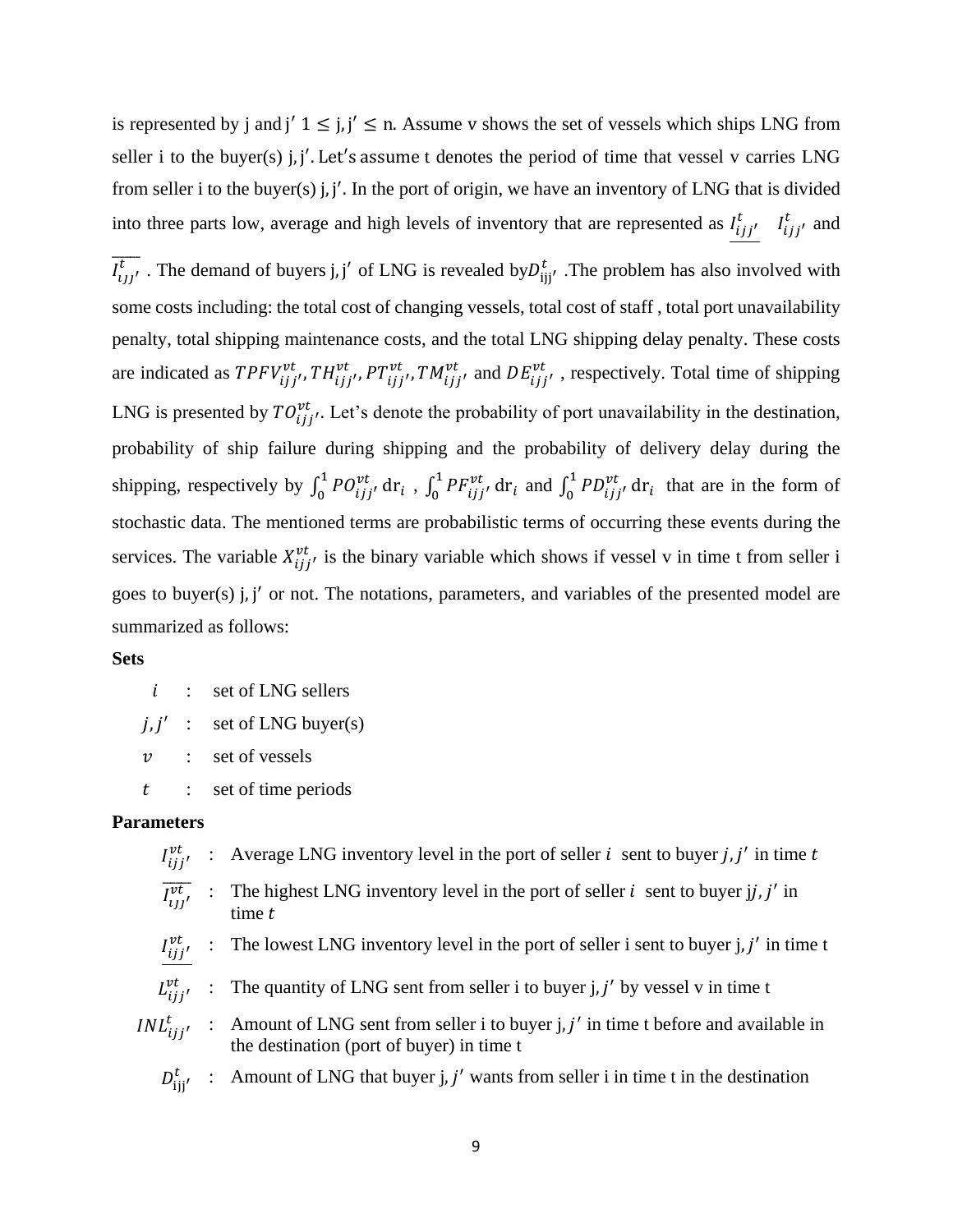|                     | $PFIV_{ijj'}^v$ : Cost of changing vessels (for transportation of LNG) when seller i sends cargo<br>to buyer $j, j'$ by vessel v in time t                |
|---------------------|-----------------------------------------------------------------------------------------------------------------------------------------------------------|
|                     | $TPFV_{ij}^{\nu}$ : The total cost of changing vessels (for transportation of LNG) when seller i<br>sends cargo to buyer $j$ , $j'$ by vessel v in time t |
|                     | $H_{ijj'}^v$ : Cost of staff for transportation of LNG when seller i sends cargo to buyer j, j'<br>by vessel v in time t                                  |
|                     | $TH_{ijj'}^v$ : The total cost of staff for transportation of LNG when seller i sends cargo to<br>buyer $j, j'$ by vessel v in time t                     |
|                     | $T_{ijj'}^{vt}$ : Time of shipping LNG when seller i sends cargo to buyer j, j' by vessel v in<br>time t                                                  |
|                     | $TO_{ij}^{vt}$ : Total time of shipping LNG when seller i sends cargo to buyer j, j' by vessel v<br>in time t                                             |
|                     | $PEP_{ijj'}^{vt}$ : Port unavailability penalty for shipping LNG when seller i sends cargo to buyer<br>$j, j'$ by vessel v in time t                      |
|                     | $PT_{ijj'}^{vt}$ : Total port unavailability penalty for shipping LNG when seller i sends cargo to<br>buyer $j, j'$ by vessel v in time t                 |
|                     | $M_{ijj'}^v$ : LNG shipping maintenance costs when seller i sends cargo to buyer j, j' by<br>vessel v in time t                                           |
|                     | $TM_{ijj'}^v$ : Total shipping maintenance costs when LNG is sent from seller i to buyer j, j'<br>by vessel v in time t                                   |
|                     | $PDE_{ijj'}^{vt}$ : LNG shipping delay penalty when seller i sends cargo to buyer j, j' by vessel v<br>in time t                                          |
| $TPDE_{ijj}^{vt}$ : | Total LNG shipping delay penalty when seller i sends cargo to buyer j, j' by<br>vessel v in time t                                                        |
|                     | The probability of port unavailability in the destination when shipping LNG<br>from seller i to buyer j, $j'$ by vessel v in time t                       |
|                     | $\int_0^1 PF_{ijj'}^{vt} dr$ : The probability of ship failure during shipping LNG from seller i to buyer j, j'                                           |
|                     | The probability of delivery delay when shipping LNG from seller i to buyer j, j'<br>by vessel v in time t                                                 |
|                     | $\int_{0}^{1} P O_{ijj'}^{vt} \, \mathrm{d} \mathbf{r}$<br>$\int^1 P D_{ijj'}^{vt}$ dr                                                                    |

# **Variables**

 $X_{ijj'}^{vt} = \left\{$ 1, If the ship travels from seller i to buyer j,  $j'$  by vessel v in time t 0, otherwise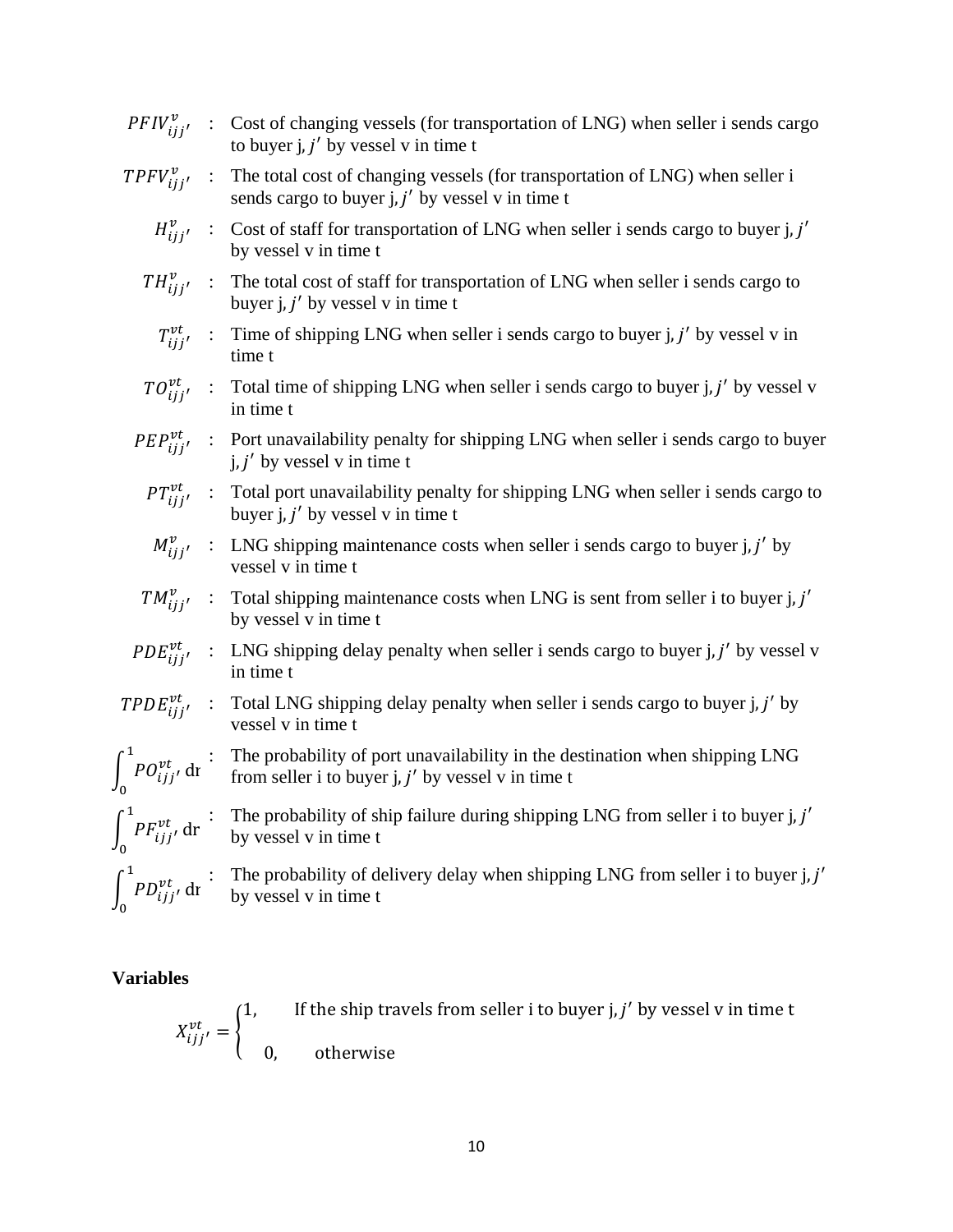**Model**

$$
Min \quad Z = \sum_{i=1}^{n} \sum_{j,j' \in J}^{m} \sum_{t=1}^{k} \sum_{v=1}^{n} \int_{0}^{1} PO_{ijj'}^{vt} \, dr_{i} \times PT_{ijj'}^{vt} \times X_{ijj'}^{vt} + \sum_{i=1}^{n} \sum_{j,j' \in J}^{m} \sum_{t=1}^{k} \sum_{v=1}^{n} X_{ijj'}^{vt} \times TH_{ijj'}^{v} + \sum_{i=1}^{n} \sum_{j,j' \in J}^{m} \sum_{t=1}^{k} \sum_{v=1}^{n} \int_{0}^{1} PP_{ijj'}^{vt} \, dr_{i} \times TPPV_{ijj'}^{v} \times X_{ijj'}^{vt} + \sum_{i=1}^{n} \sum_{j,j' \in J}^{m} \sum_{t=1}^{k} \sum_{v=1}^{n} X_{ijj'}^{vt} \times TM_{ijj'}^{v} + \sum_{i=1}^{n} \sum_{j,j' \in J}^{m} \sum_{t=1}^{k} \sum_{v=1}^{n} \int_{0}^{1} PD_{ijj'}^{vt} \, dr_{i} \times TPDF_{ijj'}^{v} \times X_{ijj'}^{vt}
$$

The objective function (Eq. 1) seeks for minimizing the cost of shipping based on stochastic parameters including probability of port unavailability, probability of ship failure, probability of delay on delivery and deterministic parameters including total cost of staff, cost of changing ship, maintenance cost and penalty of delay when ship goes or not.

s.t:

 ′ <sup>≤</sup> ∑ ′ × ijj ′ =1 ≤ ′ ̅̅̅̅̅ ∀ iϵI, j, j ′ ϵJ,tϵT (2)

The first constraint (Eq. 2) ensures the volume of inventory in the destination port considering a window of inventory. This constraint is needed considering the constant rate of LNG evaporation per day.

$$
L_{ijj'}^{vt} \times X_{ijj'}^{vt} + INL_{ijj'}^t \ge D_{ijj'}^t \qquad \forall \text{ i} \in I, j, j' \in J, t \in T, v \in V \tag{3}
$$

The second constraint (Eq. 3) guarantees that the demand of the customer will be satisfied. This constraint is necessary to because the seller needs to satisfy all the demand of the buyer considering the inventory in the latter's port.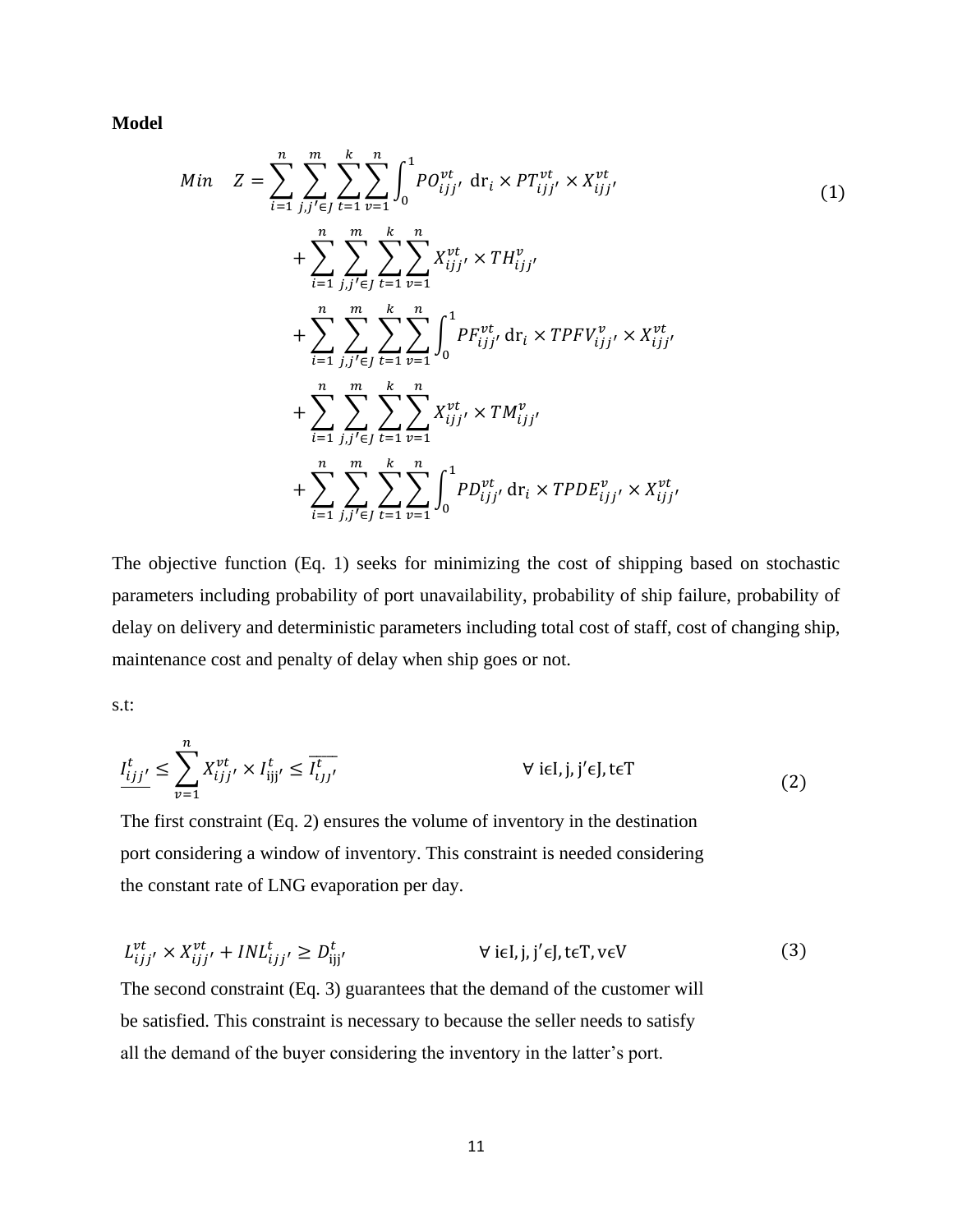$$
L_{ijj'}^{vt} \times X_{ijj'}^{vt} \le I_{ijj'}^t \qquad \qquad \forall \text{ i} \in I, j, j' \in J, t \in T, v \in V \tag{4}
$$

The third considered constraint (Eq. 4) ensures lower or equal inventory in the destination port.

$$
\int_{0}^{1} P O_{ijj'}^{vt} \, \mathrm{d}r_{i} \times X_{ijj'}^{vt} \times P E P_{ijj'}^{vt} \le P T_{ijj'}^{vt} \qquad \forall \, \mathrm{i} \epsilon \mathrm{I}, \mathrm{j}, \mathrm{j'} \epsilon \mathrm{J}, \mathrm{t} \epsilon \mathrm{T}, \mathrm{v} \epsilon \mathrm{V}
$$
\n
$$
\tag{5}
$$

In order to consider the port availability of buyer and seller, the fifth constraint (Eq. 5), evaluates the probability of berth availability as well as the penalty of its unavailability.

$$
H_{ijj'}^{vt} \times X_{ijj'}^{vt} \leq TH_{ijj'}^{vt} \qquad \forall \text{ i} \in I, j, j' \in J, \text{ t} \in T, \text{ v} \in V
$$
 (6)

Sixth constraint (Eq. 6) considers the cost of human resources and staff of the ship which is an important element for both LNG seller and buyer.

$$
T_{ij}^{vt} \times X_{ij}^{vt} + X_{jj'}^{vt} \times T_{jj'}^{vt} \le T O_{ijj'}^{vt} \qquad \forall \text{ i} \in I, j \in J, t \in T, v \in V
$$
 (7)

Seventh constraint (Eq. 7) shows the voyage time and ensures that each ship should go from the seller port and return to the destination after delivering LNG to one or some buyers.

$$
\int_{0}^{1} PF_{ijj}^{vt} dr_i \times PFIV_{ijj}^{v} \times X_{ijj}^{vt} \le TPFV_{ijj}^{v} \qquad \forall \text{ i} \in I, j, j \in J, t \in T, v \in V
$$
\n(8)

The probability of ship failure during the shipping process, costs of changing ships, related penalties, and reserving ships are considered in the eighth constraint (Eq. 8). From a buyer point of view, this is a very important factor to guarantee the on-time delivery of LNG.

$$
M_{ijj'}^{\nu} \times X_{ijj'}^{\nu t} \le TM_{ijj'}^{\nu} \qquad \forall \text{ i} \in I, j, j' \in J, t \in T, v \in V
$$
 (9)

The ninth constraint (Eq. 9) considers the ship maintenance costs.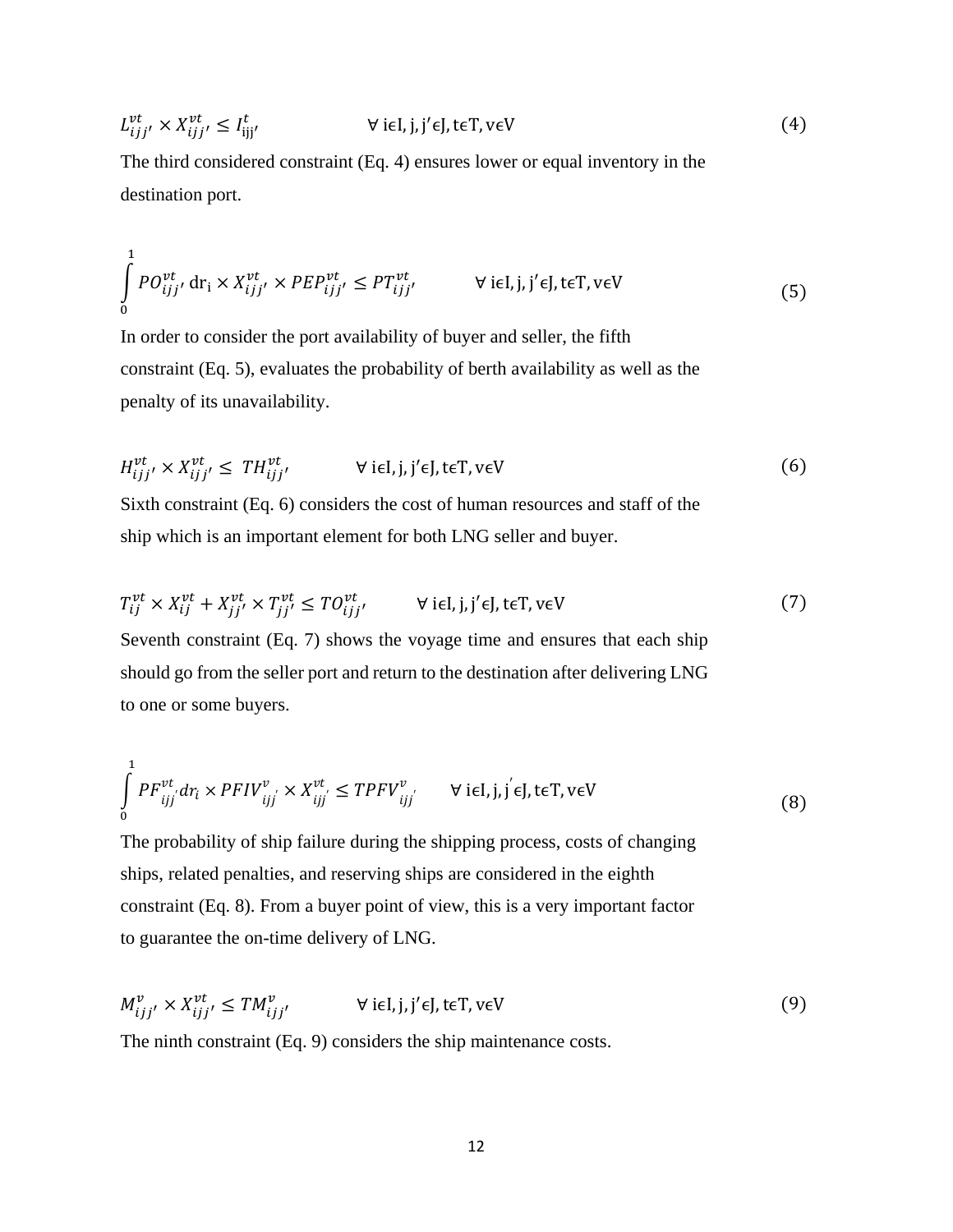$$
\int_{0}^{1} P D_{ijj'}^{vt} dr_i \times P D E_{ijj'}^{vt} \times X_{ijj'}^{vt} \leq T P D E_{ijj'}^{vt} \qquad \forall \text{ i} \in I, j, j' \in J, \text{ t} \in T, \text{ v} \in V
$$
\n
$$
(10)
$$

Finally, the tenth constraint (Eq. 10) deals with delivery delays and the related penalties.

Although many papers and contracts consider delivery time window, this paper has added this time window to the tolerance time and then has calculated the delay probability together with the LNG delivery time after tolerance time. In the objective function, the ship routing costs are decreased based on the port unavailability costs, staff costs, delayed delivery costs, maintenance costs, and ship changing costs when it fails to work.

## **3.3. Assumptions**

The following assumptions are considered in the model which are as follows:

- 1. In the first day, all ships are in the origin berth.
- 2. All demands are based on annual delivery programs
- 3. All ships load cargo and go to their destinations.
- 4. The weather condition has no effects on the transportation of ships.

# **4. Solution approach**

The proposed model in section 3.2 is solved by a BPSO algorithm. First, we introduce some required concept of the BPSO approach and then we elaborate on the solving procedure of the model.

# **4.1. BPSO algorithm**

The meta-heuristic PSO algorithm (Kennedy and Eberhart, 1995), has been proposed based on the fish and bird behavior and uses the population generation and movement of particles to find the best solution (space) considering velocity. Since traditional PSO is suitable for continuous space, Kennedy and Eberhart (1997) developed the BPSO algorithm which is mainly applicable in discrete spaces. The BPSP can better solve the stochastic NP-hard problems, specifically when we face binary variables and parameters in the optimization problems (Liu & Fan, 2009; Zhang et al. 2014).

The reason why BPSO has been used in this research is that it deals with the stochastic data and the binary variable in the presented model and it is a reasonable solution. Moreover, BPSO attempts to satisfy all the constraints. If it cannot, it will balance a tradeoff between the number of constraints and the objective function. Its other advantages are: i) it is easily coded, ii) it has the powerful searching ability, iii) its solution has less sensitivity compared to other methods, iv) it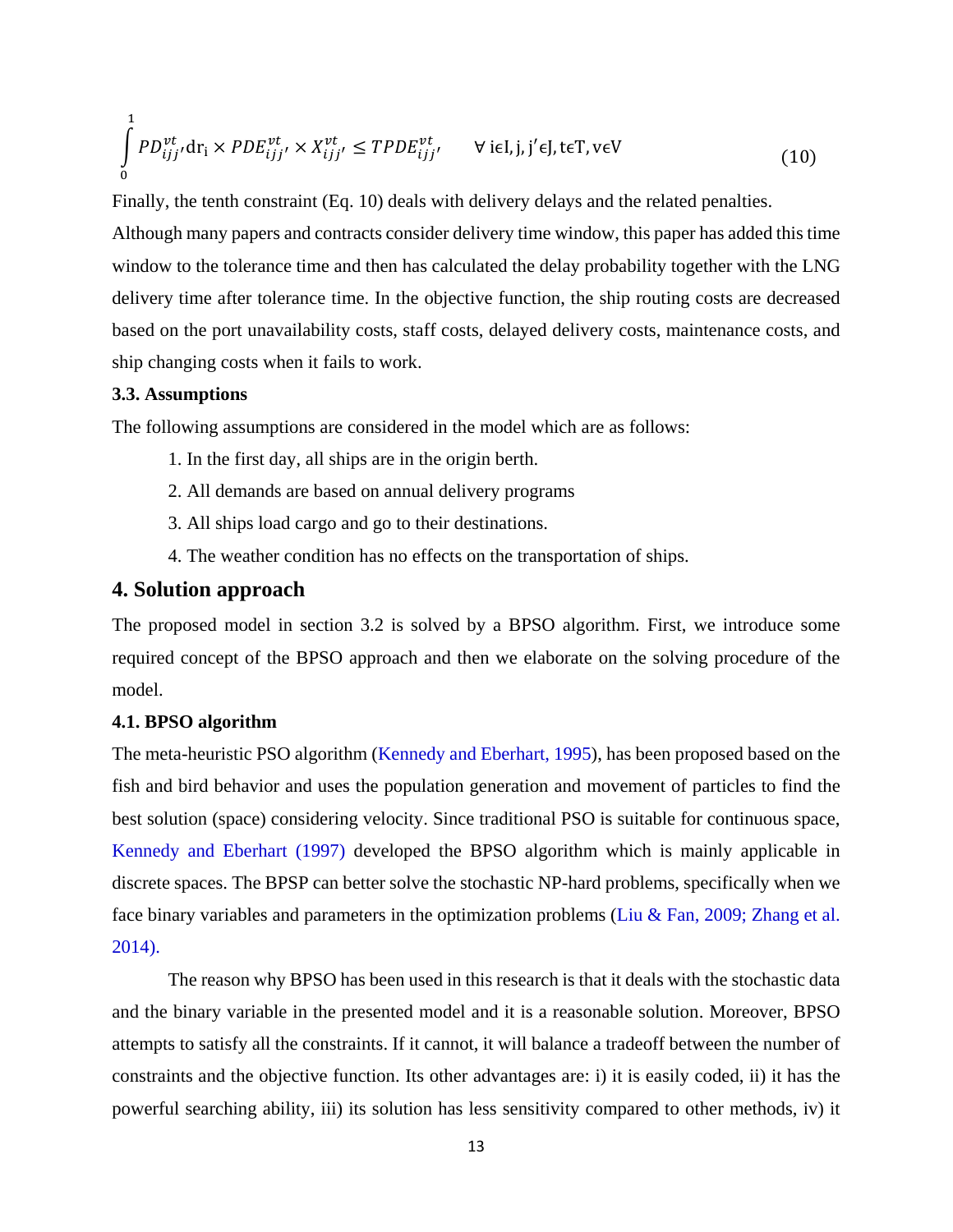depends less on the initial points, and v) it generates high-quality solutions in shorter time intervals and with fewer calculations.

# **4.2. Solving procedure**

In this research, the problem-solving procedure is as follows:

- 1. Creating the model: first, the mathematical model is created based on the real-world data.
- 2. Finding the best solution: after studying different solution methods, BPSO is selected as the best algorithm. Figure 2 depicts the procedure of finding the optimal solution via the BPSO algorithm.



**Figure 2. The procedure for finding the optimal solution**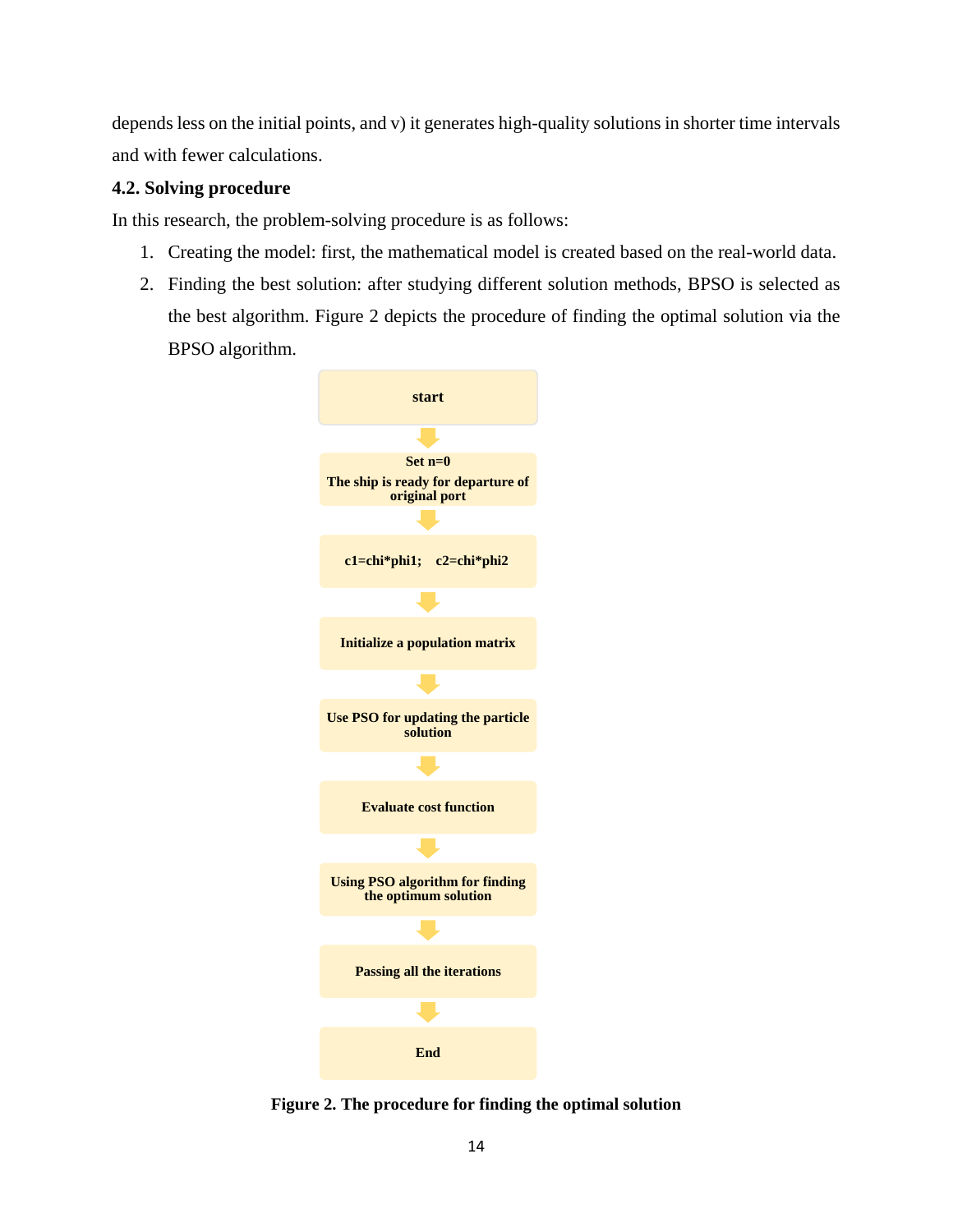3. Methodology: the problem-solving methodology is based on penalty functions; we add constraints to the objective function and add violation for each constraint. The Eq. 11 to 16 show how this mathematical concept helps us to solve this problem.

Min  $f(x)$ 

s.t: (11)

$$
g_i(x) \ge 0 \qquad \qquad i = 1, 2, \dots, n
$$

Therefore, we have:

$$
\text{Min } f(x) = \sum_{i=1}^{n} \lambda_i \times g_i \tag{12}
$$

Equation 13 indicates the violation function in its mathematical form as below:

$$
G(x) \ge g_0
$$
  

$$
V\{ g(x) \ge g_0 \} = \begin{cases} 0 & g(x) \le g_0 \\ 1 - \frac{g(x)}{g_0} & g(x) < g_0 \end{cases}
$$
 (13)  

$$
G(x) \le g_0
$$

$$
\overline{y} = \overline{y}
$$

$$
V\{g(x) \le g_0\} = \begin{cases} 0 & g(x) \ge g_0 \\ \frac{g(x)}{g_0} - 1 & g(x) > g_0 \end{cases}
$$

In the Eq. 13, V corresponds to the objective function violation. V controls the amount of violation from the optimal solution. Actually, this term lets the algorithm search for the solution within the boundary and avoid going beyond the acceptable deviation from the feasible boundary.

In this work, there are three types of penalty functions:

A. Additive penalty function

B. 
$$
\hat{f}(x) = f(x) + \alpha^* P(v)
$$
  
s.t:  
 $v \ge 0$  (14)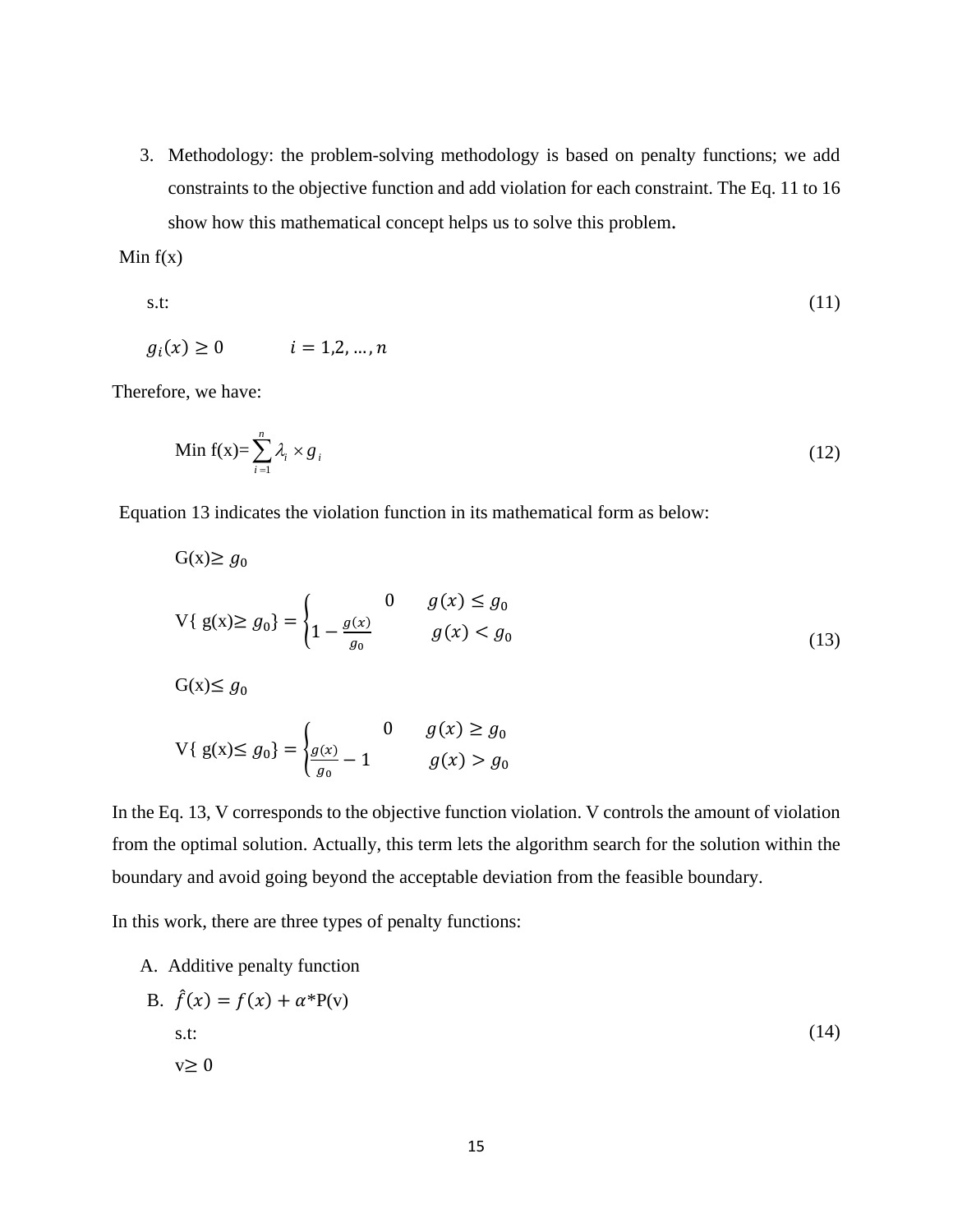C. Multiplicative penalty function

$$
\hat{f}(x) = f(x)(1 + \beta^* P(v)) \qquad \forall f(x) \ge 0
$$
  
s.t:  

$$
v \ge 0
$$
 (15)

D. The hybrid additive-multiplicative penalty function

$$
\widehat{f}_1(x) = (f(x) + \alpha^* P(v)) (1 + \beta^* Q(v))
$$
\n
$$
\widehat{f}_2(x) = (f(x) (1 + \beta^* Q(v)) + \alpha * P(v))
$$
\n
$$
\text{s.t:}
$$
\n
$$
v \ge 0
$$
\n(16)

4. Sensitivity analysis: this model will be run for a diverse number of ships to provide a comprehensive sensitivity analysis.

### **5. Computational experiments**

In this study, a numerical example is solved to test the robustness and reliability of the proposed model and the applied solution approach. We proceeded based on the four-step solving procedure explained in section 4.2. At the first stage, we created the mathematical model presented in section 3.2 and gathered real data for it. Data were semi-real and semi-artificial. First, boundaries of each constraint were found based on real data and then the data were generated based on the random generation order in the MATLAB software. Appendix A shows a sample of the generated data for the constraints of the proposed model. The source of data was extracted from Rakke et al. (2011) study. Based on the Rakke et al. (2011) dataset and other contracts, some data were as follows:

- a) Price of LNG is  $150$  USD per  $m^3$  (fixed)
- b) Penalty cost is 25 USD per  $m<sup>3</sup>$  for each month
- c) Penalty cost for unavailability of the berth is 1,0000 USD per day
- d) Cost of maintenance is 100,000 USD per day
- e) Average staff cost is 6,000 USD per month per person
- f) Average ship changing cost is 1,000,000 USD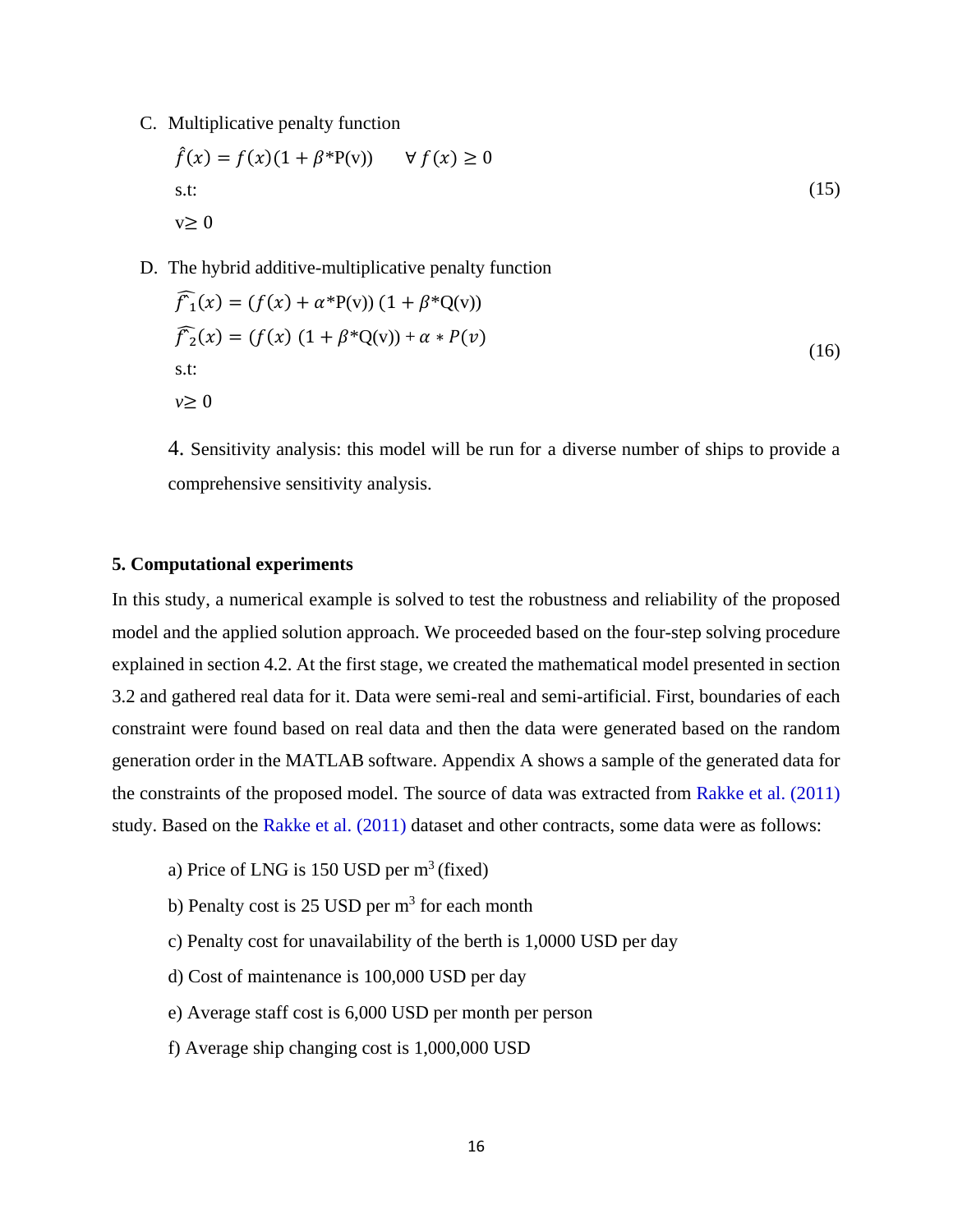Based on the long-term contract, we solved the model for several volumes of the request. Following steps 2 and 3 (finding the best solution and methodology), a scenario-based BPSO method was coded to solve the ship routing and scheduling of LNG. Accordingly, the model was run as follows:

| 1: Start;                                                                 |  |  |  |  |
|---------------------------------------------------------------------------|--|--|--|--|
| 2: Inputs: cost variables;                                                |  |  |  |  |
| Output: minimize cost function;<br>3:                                     |  |  |  |  |
| $X_{i}^{\nu t}$ = if ship go from port to the destination or not<br>4:    |  |  |  |  |
| 5:<br>if go then                                                          |  |  |  |  |
| 6:<br>consider constraints of problems such as time, inventory, quantity, |  |  |  |  |
| port available, maintenance, staff, and so on;                            |  |  |  |  |
| number of variables= based on the scenario;<br>7:                         |  |  |  |  |
| 8:<br>maximum iteration=500;                                              |  |  |  |  |
| 9:<br>$nPop=4000;$                                                        |  |  |  |  |
| 10:<br>construct coefficient;                                             |  |  |  |  |
| 11:<br>set velocity limits;                                               |  |  |  |  |
| 12:<br>run model from 1 to nPop;                                          |  |  |  |  |
| find the best position of particle based on minimum costs;<br>13:         |  |  |  |  |
| 14:<br>else cost function equal 0;                                        |  |  |  |  |
| 15:<br>display solution;                                                  |  |  |  |  |
| 16: End.                                                                  |  |  |  |  |

This model was run by MATLAB 2015b; PC: CPU Corei3 and RAM 2 G. Following the fourth step, for sensitivity analysis, scenario-based optimization used for finding the solution. We used 6 scenarios for coding the BPSO algorithm by a different number of ships. We considered the number of ships 10, 100, 200, 300, 400 and 500 for running the scenarios. The results are shown in Table 2.

| <b>Scenario</b> | Number of<br>ships | Cost function $(\$)$ | Time(S) |
|-----------------|--------------------|----------------------|---------|
|                 | 10                 | 1,008,596,0384,911   | 425.49  |
| $\overline{2}$  | 100                | 5,659,428,075,056    | 449.51  |
| 3               | 200                | 3,510,360,739,829    | 497.13  |
| 4               | 300                | 1,521,982,239,885    | 482.376 |
| 5               | 400                | 1,251,502,223,787    | 506.68  |
| 6               | 500                | 866,419,470,369      | 493.16  |

**Table 2. Solving problems considering different scenarios**

÷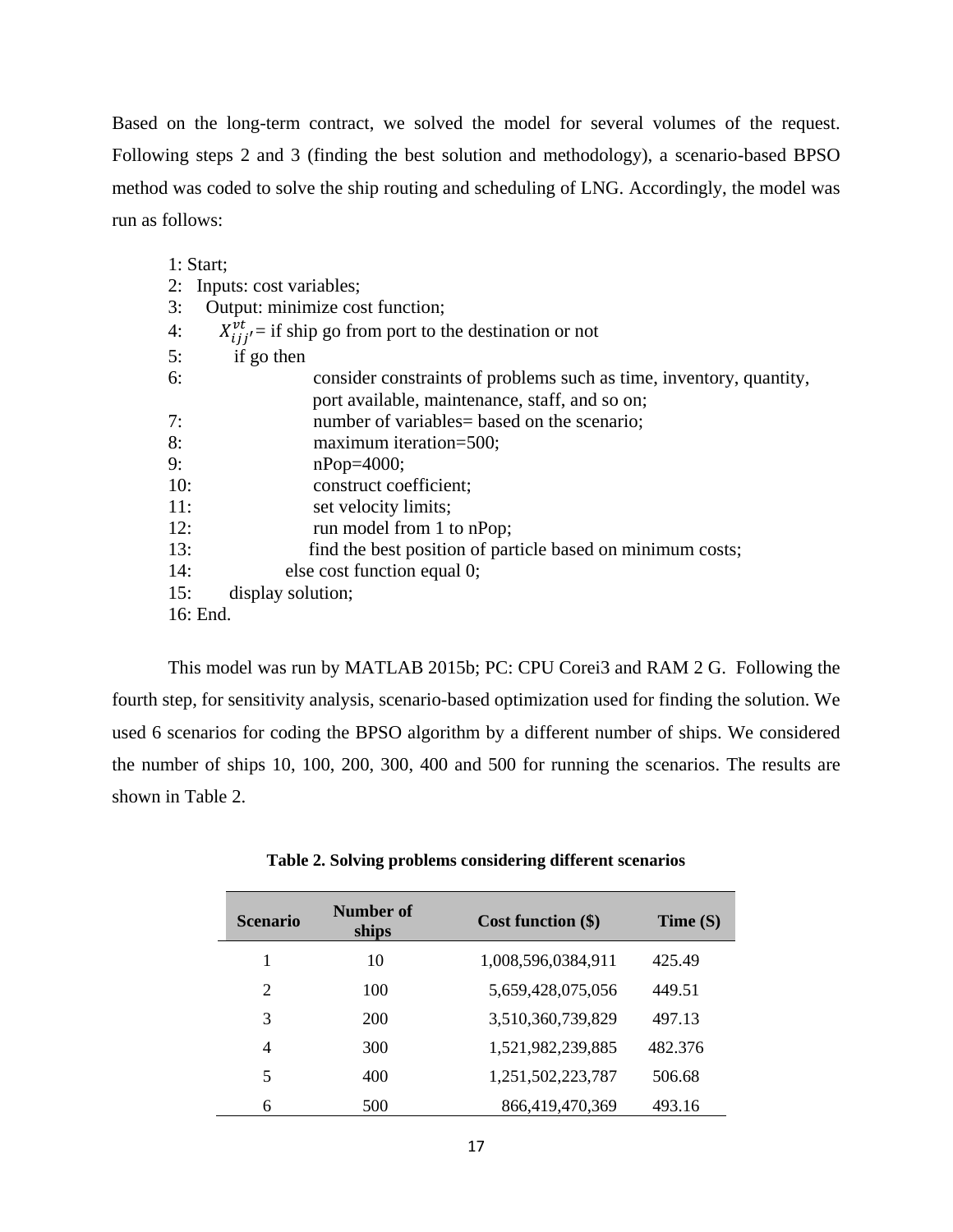

Based on the obtained results from 6 scenarios, the relationship between the cost function and the number of ships is depicted in figure 3.

**Figure 3. The relationship between cost function and the number of ships**



Figure 4 demonstrates the relationship between the solution time and the number of ships

**Figure 4. The relationship between time and number of ships**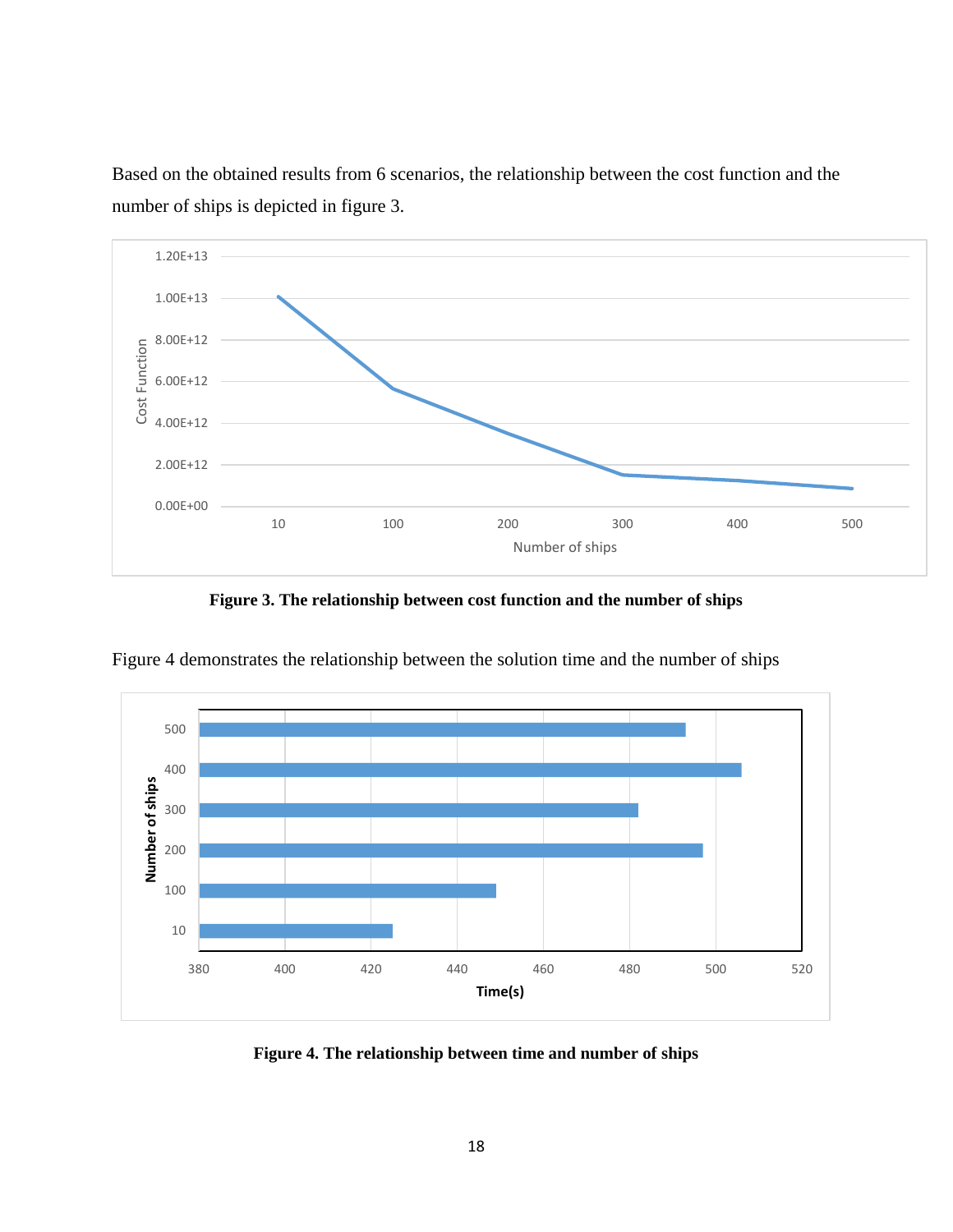

Figures 5 depicts the relationships among the best cost considering a different number of ships.

**Figure 5. The relationship between best cost and iterations considering different ships**

Figure 5 shows six cases related to the relationships between the best costs and the iterations in different scenarios. With 10 ships, the number of iterations is low for achieving the optimal. Considering 100 ships, the iterations to the optimal solution are increased. This event is repeated where the number of ships is 200. The number of iterations for finding the optimal solution with 300 ships compared to the situation of with 200 ships. In the cases, 400 and 500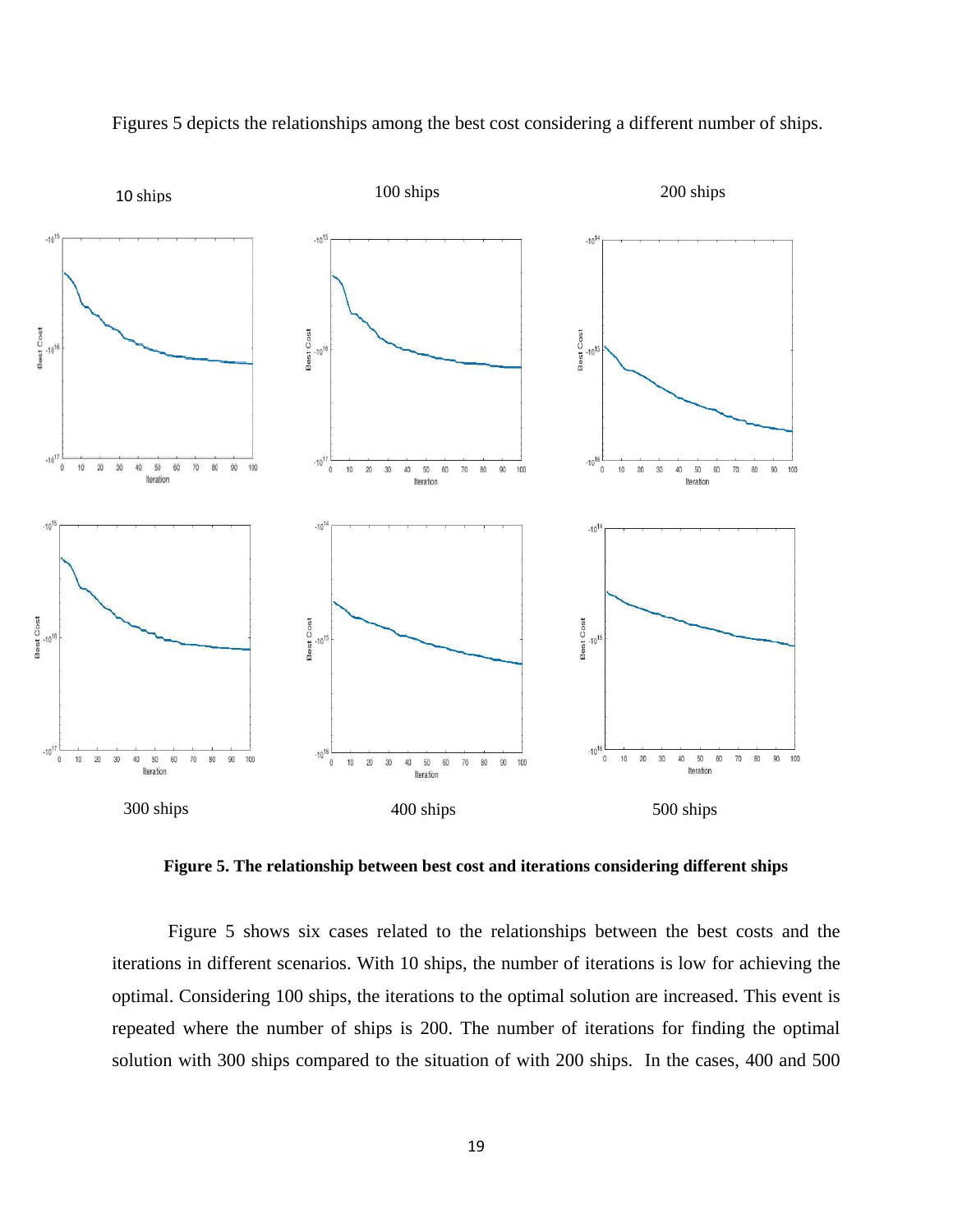ships, the number of ships increases, nonetheless, the iterations for reaching the optimal cost is decreased.

#### **6. Concluding remarks**

In today's global energy systems, the LNG consumption rate is increasing rapidly since its more environmental friendly (it is a green fuel) while other fuels such as crude oil, coal, so on, are not. Effective ship routing and scheduling play a key role to reduce the cost of fuel supply and feeding LNG, as a green fossil fuel, to manufacturing companies is a challenging issue for the manufacturers. LNG production needs considerable investigations for its extraction, transportation, and regasification. As a result, a ship routing and scheduling model to supply LNG is formulated in this paper. Although researches about this kind of problems are not many, most of them have attempted to develop a new method for finding not only the best solution but also taking the less time for computation. In previous researches, Rakke et al. (2011) have used heuristic methods to find exact solutions. In their research, Halvorsen-Weare et al. (2013) have used simulation to change uncertain environments into certain ones. Goel et al. (2015) have made use of the CPLEX software to solve this problem. In this research, MATLAB software with one metaheuristic method, called BPSO, has been used for solving this problem. Results have shown that despite the large problem size, cost factor will decrease, but the problem-solving time will increase with an increase in the number of variables.

For future studies, this model can be applied to other productions because they have specific transportation situations. In addition, this model can be solved through such other methods as Differential Evolutionary, Genetic Algorithm, Tabu Search, and various heuristic and metaheuristic methods. Another suggestion for future researches is considering some options and adding them to the constraints. This model can be also extended to a multi-objective optimization problem.

#### **References**

- Austbø, B., Løvseth, S. W., & Gundersen, T. (2014). Annotated bibliography—Use of optimization in LNG process design and operation. Computers & Chemical Engineering, 71, 391-414.
- Agra, A., Christiansen, M., Delgado, A., & Hvattum, L. M. (2015). A maritime inventory routing problem with stochastic sailing and port times. Computers & Operations Research, 61, 18-30.
- Al-Haidous, S., Msakni, M. K., & Haouari, M. (2016). Optimal planning of liquefied natural gas deliveries. *Transportation Research Part C: Emerging Technologies*, *69*, 79–90.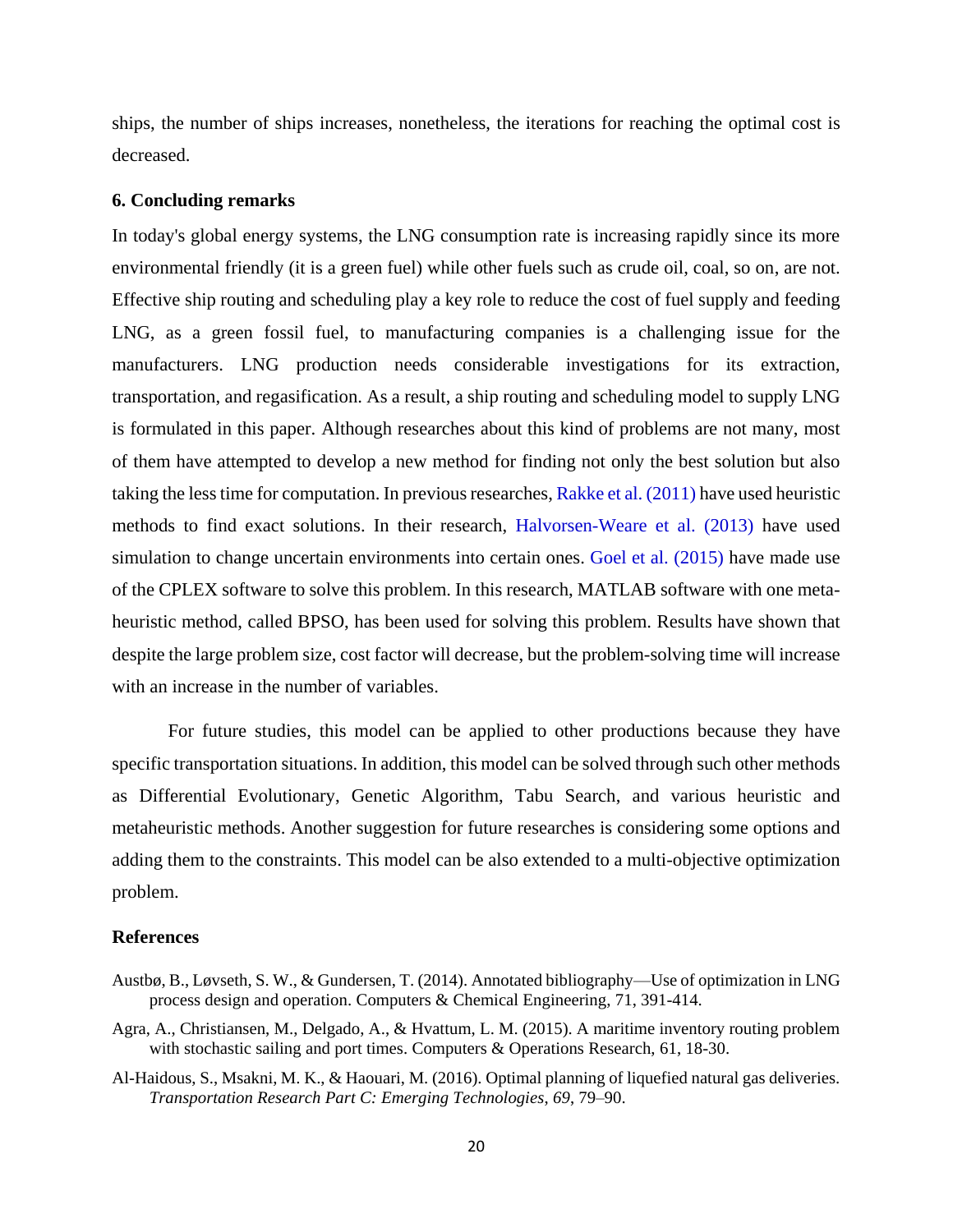- Andersson, H., Christiansen, M., & Fagerholt, K. (2010). Transportation planning and inventory management in the LNG supply chain. In Energy, natural resources and environmental economics (pp. 427-439). Springer Berlin Heidelberg.
- Andersson, H., Christiansen, M., Desaulniers, G., & Rakke, J. G. (2017). Creating annual delivery programs of liquefied natural gas. Optimization and Engineering, 18(1), 299-316.
- Beheshti, Z., Shamsuddin, S. M., & Hasan, S. (2015). Memetic binary particle swarm optimization for discrete optimization problems. Information Sciences, 299, 58-84.
- Berle, Ø., Norstad, I., & Asbjørnslett, B. E. (2013). Optimization, risk assessment and resilience in LNG transportation systems. Supply Chain Management: An International Journal, 18(3), 253-264.
- Biobaku, T., Lim, G., Cho, J., Parsaei, H., & Kim, S. (2015). Liquefied natural gas ship route planning: A risk analysis approach. Procedia Manufacturing, 3, 1319-1326.
- Christiansen, M., Fagerholt, K., Nygreen, B., & Ronen, D. (2013). Ship routing and scheduling in the new millennium. European Journal of Operational Research, 228(3), 467-483.
- EIA, U. (2009). Annual Energy Review: 2008. Energy Information Administration. DOE/EIA-0384 (2008) http://www. eia. doe. gov/aer/pdf/aer. pdf. Accessed 30 June.
- Goel, V., Furman, K. C., Song, J. H., & El-Bakry, A. S. (2012). Large neighborhood search for LNG inventory routing. Journal of Heuristics, 18(6), 821-848.
- Goel, V., Slusky, M., van Hoeve, W. J., Furman, K. C., & Shao, Y. (2015). Constraint programming for LNG ship scheduling and inventory management. European Journal of Operational Research, 241(3), 662-673.
- Ghiami, Y., Van Woensel, T., Christiansen, M., & Laporte, G. (2015, September). A combined liquefied natural gas routing and deteriorating inventory management problem. In International Conference on Computational Logistics (pp. 91-104). Springer, Cham.
- Gkonis, K. G., & Psaraftis, H. N. (2009). The LNG market: a game theoretic approach to competition in LNG shipping. Maritime economics & logistics, 11(2), 227-246.
- Grønhaug, R., & Christiansen, M. (2009). Supply chain optimization for the liquefied natural gas business. In Innovations in distribution logistics (pp. 195-218). Springer Berlin Heidelberg.
- Grønhaug, R., Christiansen, M., Desaulniers, G., & Desrosiers, J. (2010). A branch-and-price method for a liquefied natural gas inventory routing problem. Transportation Science, 44(3), 400-415.
- Halvorsen-Weare, E. E., & Fagerholt, K. (2013). Routing and scheduling in a liquefied natural gas shipping problem with inventory and berth constraints. Annals of Operations Research, 203(1), 167–186.
- Halvorsen-Weare, E. E., Fagerholt, K., & Rönnqvist, M. (2013). Vessel routing and scheduling under uncertainty in the liquefied natural gas business. Computers  $\&$  Industrial Engineering, 64(1), 290-301.
- Hartley, P. R., Mitchell, G., Mitchell, C., & Baker, J. A. (2013). The future of long-term LNG contracts. University of Western Australia Business School. Economics.
- Jain, I., Jain, V. K., & Jain, R. (2018). Correlation feature selection based improved-Binary Particle Swarm Optimization for gene selection and cancer classification. Applied Soft Computing, 62, 203-215.
- Kennedy, J., & Eberhart, R. (1995). Proceedings of IEEE international conference on neural networks. Perth, Australia.
- Kennedy, J., & Eberhart, R. C. (1997, October). A discrete binary version of the particle swarm algorithm. In Systems, Man, and Cybernetics, 1997. Computational Cybernetics and Simulation., 1997 IEEE International Conference on (Vol. 5, pp. 4104-4108).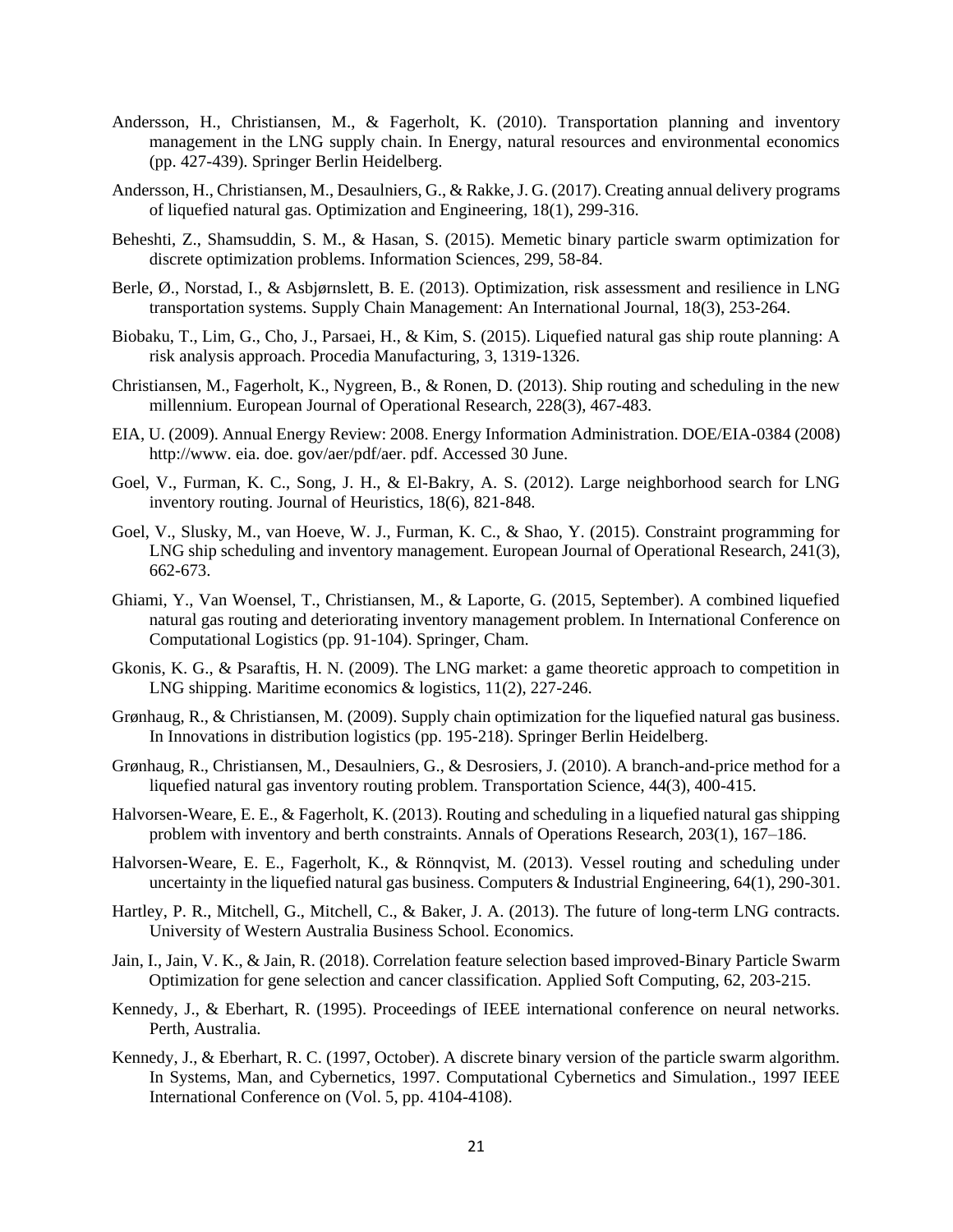- Khalilpour, R., & Karimi, I. A. (2011). Selection of liquefied natural gas (LNG) contracts for minimizing procurement cost. Industrial & engineering chemistry research, 50(17), 10298-10312.
- Koza, D. F., Ropke, S., & Molas, A. B. (2017). The liquefied natural gas infrastructure and tanker fleet sizing problem. Transportation Research Part E: Logistics and Transportation Review, 99, 96-114.
- Liu, J., & Fan, X. (2009, December). The analysis and improvement of binary particle swarm optimization. In Computational Intelligence and Security, 2009. CIS'09. International Conference on (Vol. 1, pp. 254-258). IEEE.
- Morin, A., Wahl, P. E., & Mølnvik, M. (2011). Using evolutionary search to optimise the energy consumption for natural gas liquefaction. Chemical Engineering Research and Design, 89(11), 2428- 2441.
- Massol, O., & Tchung-Ming, S. (2010). Cooperation among liquefied natural gas suppliers: Is rationalization the sole objective?. Energy Economics, 32(4), 933-947.
- Msakni, M. K., & Haouari, M. (2018). Short-term planning of liquefied natural gas deliveries. Transportation Research Part C: Emerging Technologies, 90, 393-410.
- Mutlu, F., Msakni, M. K., Yildiz, H., Sönmez, E., & Pokharel, S. (2016). A comprehensive annual delivery program for upstream liquefied natural gas supply chain. European Journal of Operational Research, 250(1), 120-130.
- Rakke, J. G., Stålhane, M., Moe, C. R., Christiansen, M., Andersson, H., Fagerholt, K., & Norstad, I. (2011). A rolling horizon heuristic for creating a liquefied natural gas annual delivery program. Transportation Research Part C: Emerging Technologies, 19(5), 896-911.
- Sayyaadi, H., & Babaelahi, M. (2011). Multi-objective optimization of a joule cycle for re-liquefaction of the Liquefied Natural Gas. Applied energy, 88(9), 3012-3021.
- Shao, Y., Furman, K. C., Goel, V., & Hoda, S. (2015). A hybrid heuristic strategy for liquefied natural gas inventory routing. Transportation Research Part C: Emerging Technologies, 53, 151-171.
- Skaugen, G., Walnum, H. T., Hammer, M., Wahl, P. E., Wilhelmsen, Ø., & Kolsaker, K. (2013). Design and optimization of compact heat exchangers in processes used for liquefaction of natural gas. In Unpublished paper at International Conference of Applied Energy (ICAE).
- Stålhane, M., Rakke, J. G., Moe, C. R., Andersson, H., Christiansen, M., & Fagerholt, K. (2012). A construction and improvement heuristic for a liquefied natural gas inventory routing problem. Computers & Industrial Engineering, 62(1), 245-255.
- Tahouni, N., Panjeshahi, M. H., & Ataei, A. (2011). Comparison of sequential and simultaneous design and optimization in low-temperature liquefaction and gas separation processes. Journal of the Franklin Institute, 348(7), 1456-1469.
- Yang, J., Zhang, H., Ling, Y., Pan, C., & Sun, W. (2014). Task allocation for wireless sensor network using modified binary particle swarm optimization. IEEE Sensors Journal, 14(3), 882-892.
- Zhang, H., Liang, Y., Liao, Q., Yan, X., Shen, Y., & Zhao, Y. (2017). A three-stage stochastic programming method for LNG supply system infrastructure development and inventory routing in demanding countries. Energy, 133, 424-442.
- Zhang, C., Nemhauser, G., Sokol, J., Cheon, M. S., & Keha, A. (2018). Flexible solutions to maritime inventory routing problems with delivery time windows. Computers & Operations Research, 89, 153- 162.